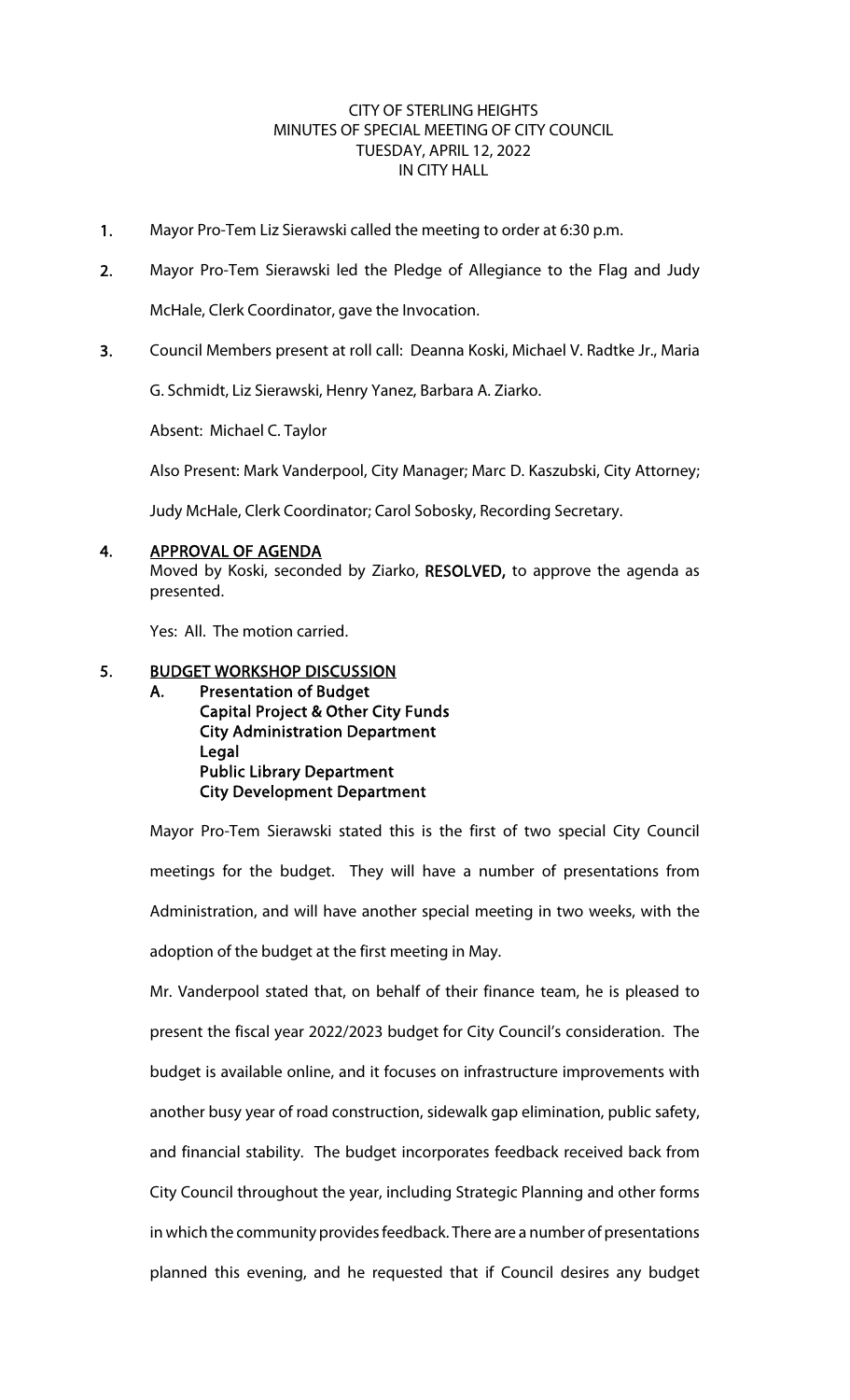amendments, they should indicate such after the presentations. Any suggested amendments will then be formalized, with motions to consider at the second budget hearing on April 26. All motions for any amendments will need to be voted on April 26 so they can be incorporated into the final budget, which will be approved on May 4. He assured there will be time for questions and comments from City Council and audience members. He invited Budget and Finance Director Jennifer Varney to provide details on the proposed budget.

Budget and Finance Director Jennifer Varney provided an overview of the proposed 2022 / 2023 fiscal year budget with the use of a PowerPoint presentation, stating that the total proposed City budget for 2022/ 2023 is \$251.6 million, which is broken down into five major fund types. The largest fund, which is the General Fund, totals \$117.2 million, or 47 percent of the total fund budget, followed by the Water and Sewer Fund, at \$59.3 million, or 23 percent of the total budget. She added Special Revenues, Capital Projects, and Debt Service Funds make up the remainder. The budget increased by 3.4 percent, or about \$8.3 million, over last year, and she reviewed the major changes and the reasons for those changes, including an increase of \$5.2 million in the American Rescue Plan Fund, which was created this year to account for all the expenditures related to the Coronavirus State and Local Fiscal Recovery Fund received from the federal government. She advised that a full ARPA (American Rescue Plan Act) Action Plan will be presented to City Council for approval at the April 19 City Council meeting, but the proposed budget includes ARPA funds for two road construction projects. There is also an increase of \$3.4 million in the General Fund, as well as an increase of \$3.4 million in the Road Construction Fund, a \$2.4 million increase in the Water & Sewer Fund, and an increase of \$850,000 in the Road Bond Debt Fund having to do with the Mound Road construction project. She outlined decreases and provided details on the reasons for those decreases, including a decrease of \$5.1 million in the Capital Projects Fund, a decrease of \$1.25 million in the Facilities Improvement Fund,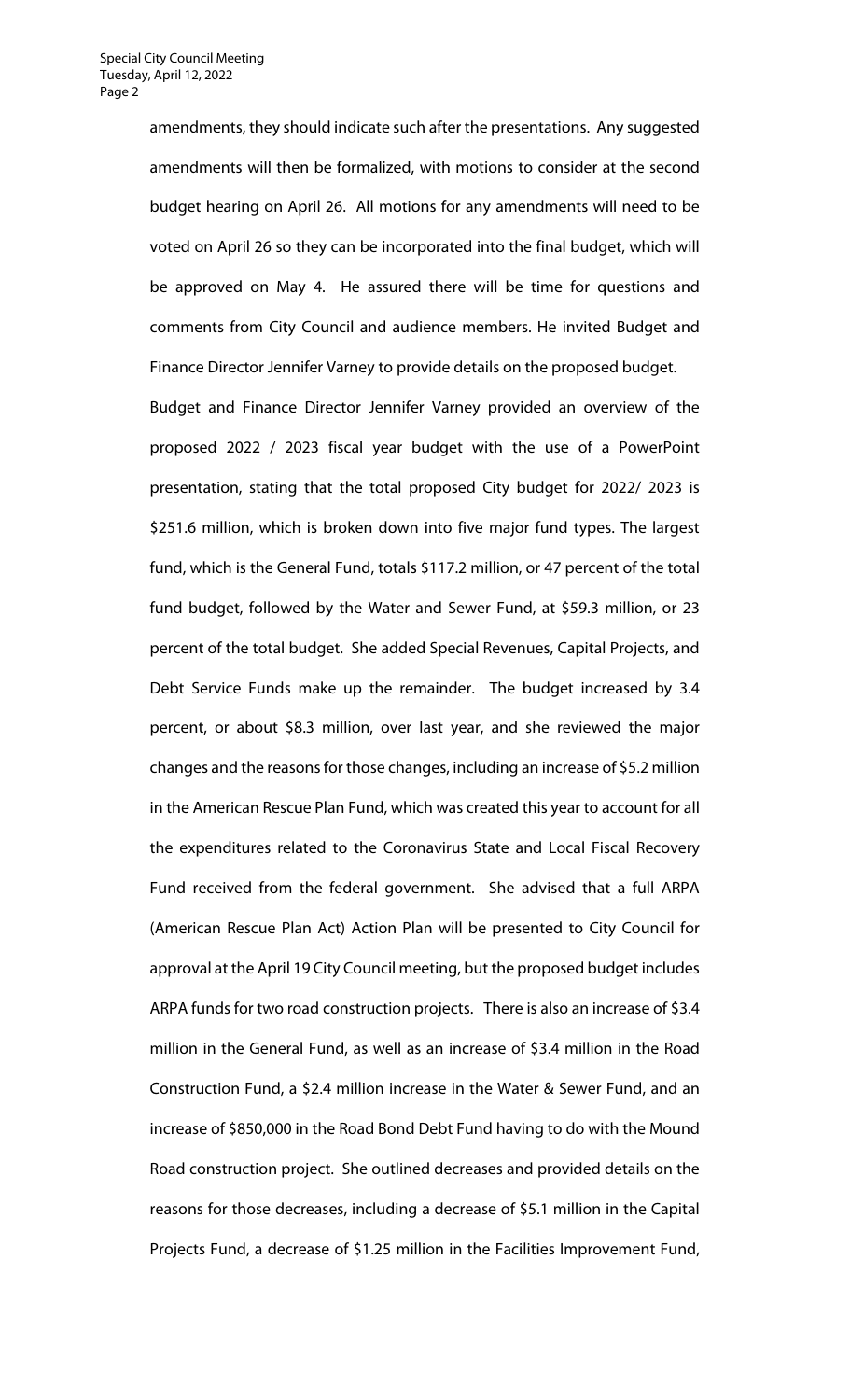and a \$600,000 decrease in Community Development Block Grant Fund, due to the extra funding they received last year because of the Coronavirus.

Ms. Varney noted the City's largest fund, the General Fund, is \$117.2 million, or about 47 percent of the total fund budget, and is divided into the City's eight departmental budgets. Nearly 65% of the General Fund budget funds are for Police, Fire and Public Works. She advised the General Fund budget increased 3.0 percent, or \$3.4 million over last year, and she outlined the main variances. She stated \$2.8 million of that amount is due to increased wages and benefits due to contractual wage increases, which is an approximate 2 percent increase over last year. She added \$1.8 million is due to an increase in the required contribution to the Police and Fire Pension Fund, and \$950,000 is due to an increase of 9.3 percent in health insurance rates, and although it is anticipated rates may come down next year, this rate increase explained the transfer to the Capital Projects Fund is about \$500,000 higher than last year, and they were able to add about \$250,000 to the transfer to major roads, bringing the total transfer amount to \$500,000. She pointed out fuel costs have increased significantly due to higher gas prices, and software costs have increased, primarily due to a change in the model for Microsoft Office, which now requires annual licensing. She added an annual license of NearMap software is also proposed, and it provides frequently updated, high-resolution arial imagery which will be used in many departments throughout the City. Postage costs are increasing about \$100,000, and that is mainly due to the transition to monthly water bills. She commented that they are actively trying to get people to sign up for e-billing and auto-debit, which can be done on their website. Legal fees are increasing, primarily due to additional work related to illegal marijuana grow operations, work on the Safe Homes Task Force, and legal work required for the major developments on the horizon. Contractual services related to snowplowing, grass-cutting, and custodial services are all increasing, and additional services are proposed for window and floor cleaning, along with security system maintenance. A General Fund transfer to the Parks and Recreation Fund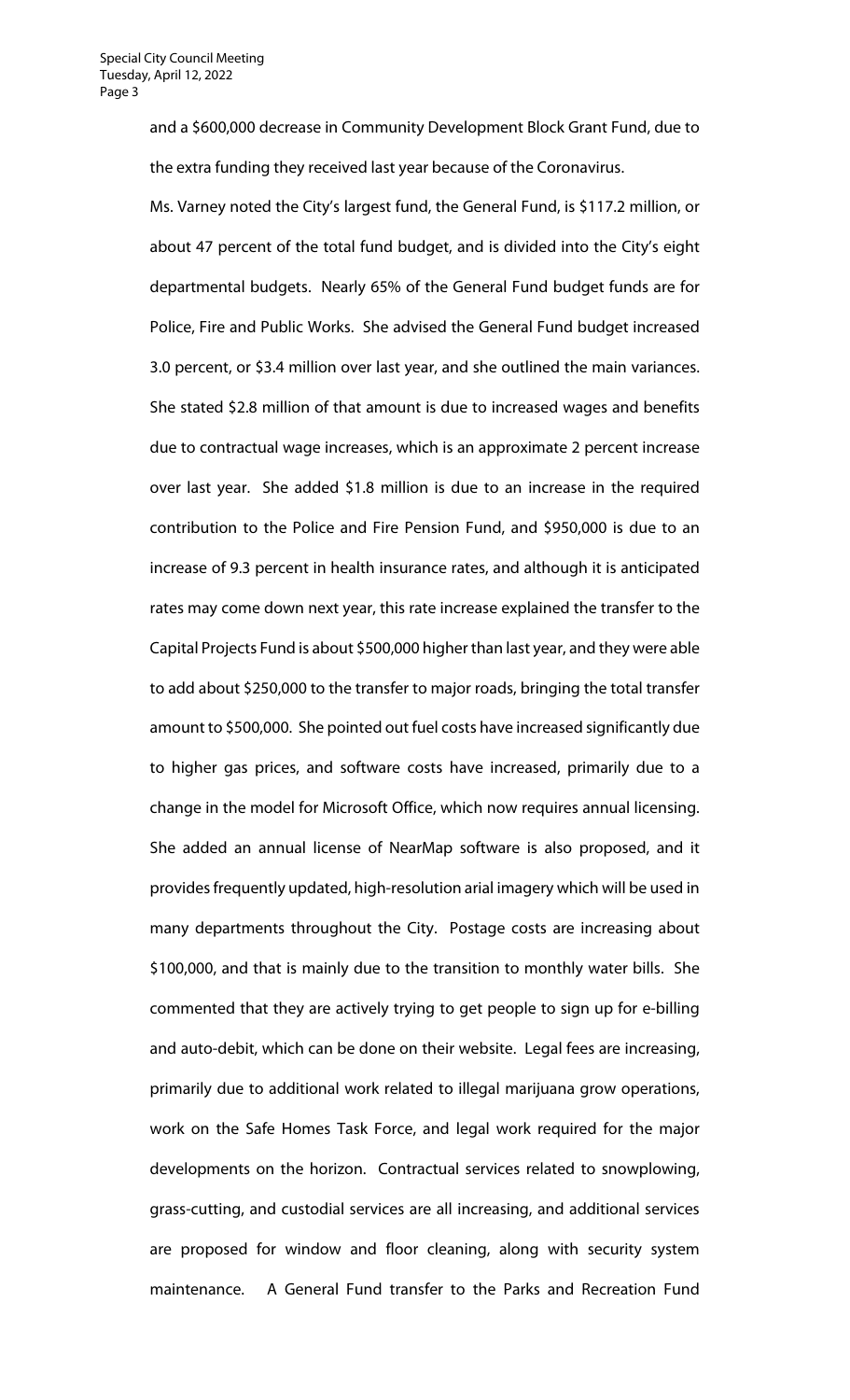increased by \$220,000, related to wage increases, additional part-time wages, and incentives for seasonal employees. Sterlingfest expenditures will increase as they return to their annual Sterlingfest after a two-year hiatus. There are decreases in the required contributions for both pension funds and the retiree medical funds, totaling \$870,000. She added that strong investment returns, as well as the City's long-standing commitment to fully funding these plans, has resulted in the first decrease in required contributions in many years. Street lighting costs are lower, primarily due to the one-time expenditure last year to convert all their streetlights to LED and the expected annual savings in electricity costs.

Ms. Varney highlighted the status of their pension and retiree medical plans. She noted that, as of the June 30, 2021 audit, the Retiree Medical Plan is over 78 percent funded, the General Employees Pension Plan is over 86 percent funded, and the Police and Fire Pension plan is 72 percent funded. She pointed out that the City's overfunding of the Retiree Medical Plan can be seen, where it was under 9 percent funded in 2006 and has gone to nearly 80 percent in 2021, which is remarkable. The commitment this upcoming budget still includes a \$1 million contribution over and above the contribution recommended by the actuaries.

Ms. Varney outlined the General Fund revenues of \$117.5 million, with 62 percent coming from property taxes. Total General Fund revenues increased by \$3.4 million, or 3.0 percent. Property tax revenue increased \$2.4 million due to an overall rise in taxable value of 4.6 percent; however, the inflationary increase most residents will see is only 3.3 percent, with the remainder of the increase coming from growth and home sales resulting in the uncapping of values. She advised that revenue from the Police and Fire Pension millage is decreasing this year due to the reduction in the required contribution. Additional revenue from the personal property tax and taxable value increases also reduced that amount. This will reduce the tax rate for residents by about 0.29 mills. The personal property tax reimbursement is anticipated to be higher this year by about \$650,000. They had lower revenue last year, in part because of several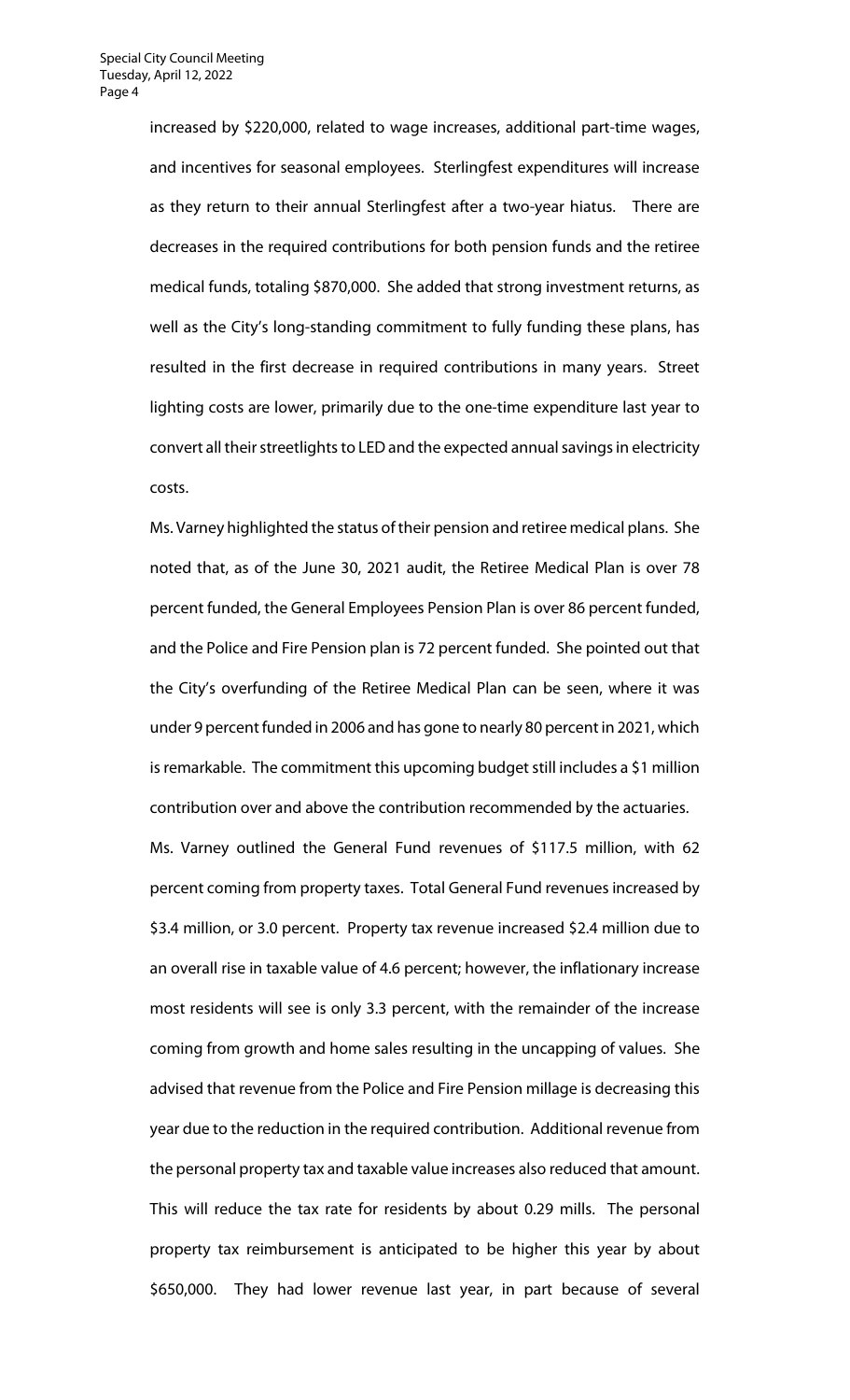companies that did not turn in their exemption paperwork on time, but for the current year, due to the hard work of the Assessing Department, 100 percent of companies filled out their forms. State revenue sharing is projected to increase by \$330,000 from last year, based on estimates from the State of Michigan, and it totals about \$14 million annually. The current year's revenue is currently higher, at about \$14.6 million, but that is due to a spike in consumer spending that they do not expect to continue. About \$200,000 of the increase is directly related to their increased population in the 2020 Census. Court fines are projected to be up due to the reopening of the court, as well as a renewed focus on traffic enforcement and the additional officers hired for the Directed Patrol Unit. Sterlingfest revenue is expected to return to pre-pandemic levels, and interest rate revenue should increase due to expected increases by the federal government. Expected grant revenue is lower this year due to the expected receipt of reimbursements from FEMA for their Covid Vaccine Center. The proposed City millage rate for the 2022 tax year is 16.38 mills, which is a decrease of 0.29 mills from the current rate, and the average taxable value for a home in Sterling Heights is \$85,660 based on the current assessment roll, and that equates to a home with an average market value of just over \$231,000. She added the annual city taxes on the average home would be just over \$1,400, which is about \$117 per month for all City services, less than a \$5 per month increase over last year. She showed a chart reflecting the City's tax rate as one of the lowest in Macomb County.

Ms. Varney stated the proposed General Fund Expenditures exceed the expected General Fund Revenues by \$300,000, resulting in an addition to the Fund Balance of just over \$300,000. They have increased Fund Balance every year since the Great Recession, and it now totals just under \$34 million, which is 29 percent of expenditures. She added this is a healthy level that will allow the City to continue to invest in City services and infrastructure.

Ms. Varney reviewed the Special Revenue Funds, involving ten funds totaling \$42.6 million, with the Major and Local Road Funds making up over 50 percent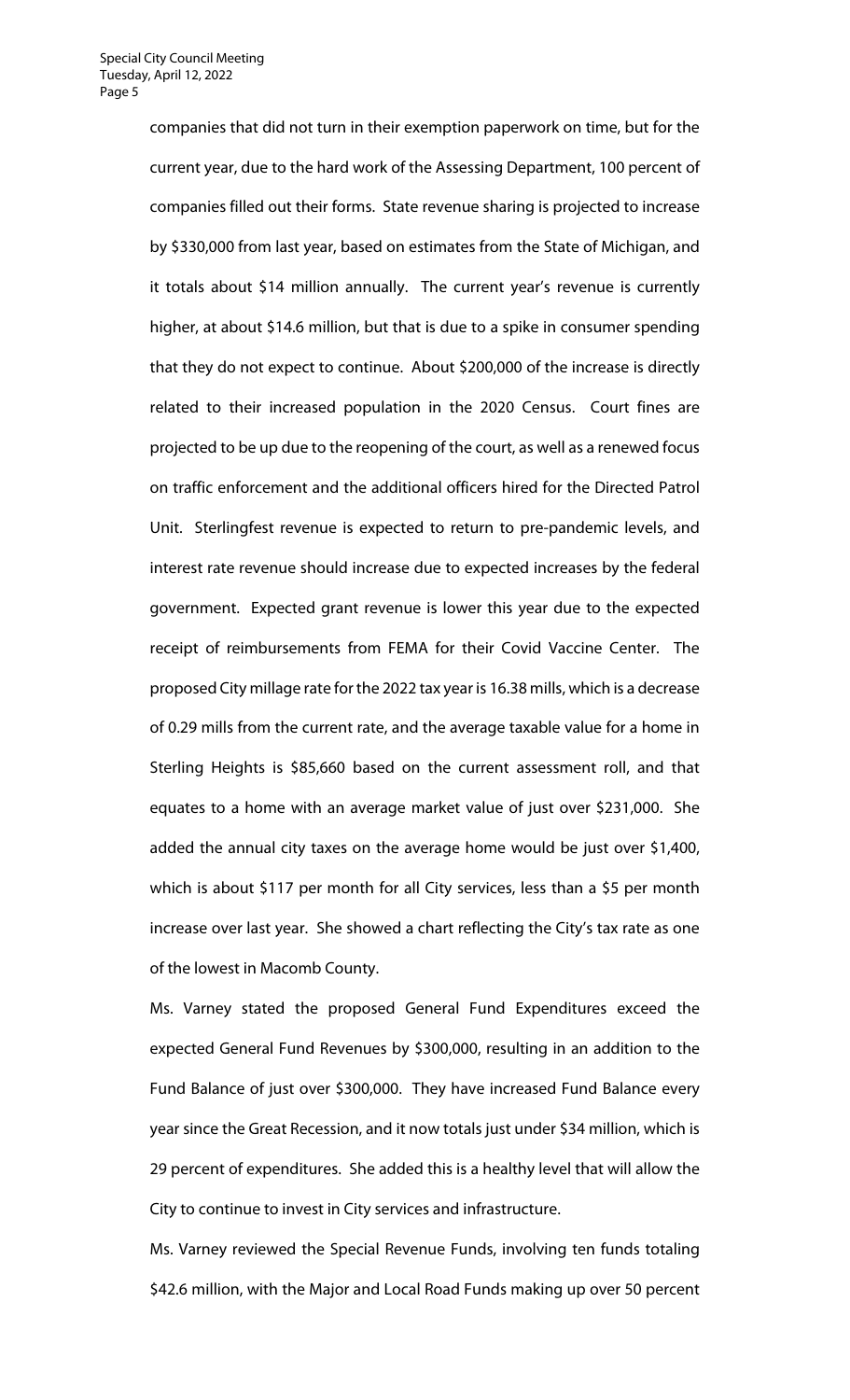of the Special Revenue Funds and total \$21.7 million to fund the maintenance and repairs to the City's major roads and local neighborhood streets, and they receive funding from the Gas and Weight Tax Revenue (Act 51 Revenue) from the State of Michigan. It is expected to increase slightly by about \$200,000 from the current fiscal year. The City's share of proposed Major Road projects totals \$6.8 million and includes repairs to 14 Mile Road, from Hayes Road to Maple Lane; Ryan Road, from Metro Parkway to 18 Mile Road; Schoenherr Road, from 19 Mile Road to M-59; and repairs to the 17 Mile Road bridge over Plumbrook. Safe Streets Revenue continues to fund the repair and reconstruction of neighborhood streets, although revenue growth is limited to inflation because of annual rollbacks in the millage rate. Safe Streets revenue, in combination with Act 51 revenue, will fund the repair and reconstruction of thirty-two neighborhood streets. Local Road revenue is also used to fund neighborhood street tree plantings, and an additional \$250,000 will be funded this year due to the receipt of a grant from the Michigan Economic Development Corporation (MEDC). She explained that, combined with the \$500,000 for street trees proposed in the ARPA Action Plan, next year will be an unprecedented year for increasing the City's tree canopy. She stated that, across all funds, there is a combined investment in major and local roads of \$37 million, including the second phase of the Mound Road total reconstruction, and two additional roads using funds from the American Rescue Plan. She reviewed the remaining Special Revenue Funds, including the Parks and Recreation Fund, totaling \$9.1 million, which is a 1.3 percent decrease from the current year, and she explained the reasons for the decrease. The debt service on the bonds to fund ReCreating Recreation improvements totals approximately \$3 million annually, and the last ReCreating Recreation improvement is anticipated to be completed this year, so there are no additional capital expenditures in the proposed budget. She stated the Capital Expenditures for Parks and Recreation budget includes several new programs. She advised that the remaining Special Revenue Funds include the Community Development Block Grant (CDBG), funded through federal dollars,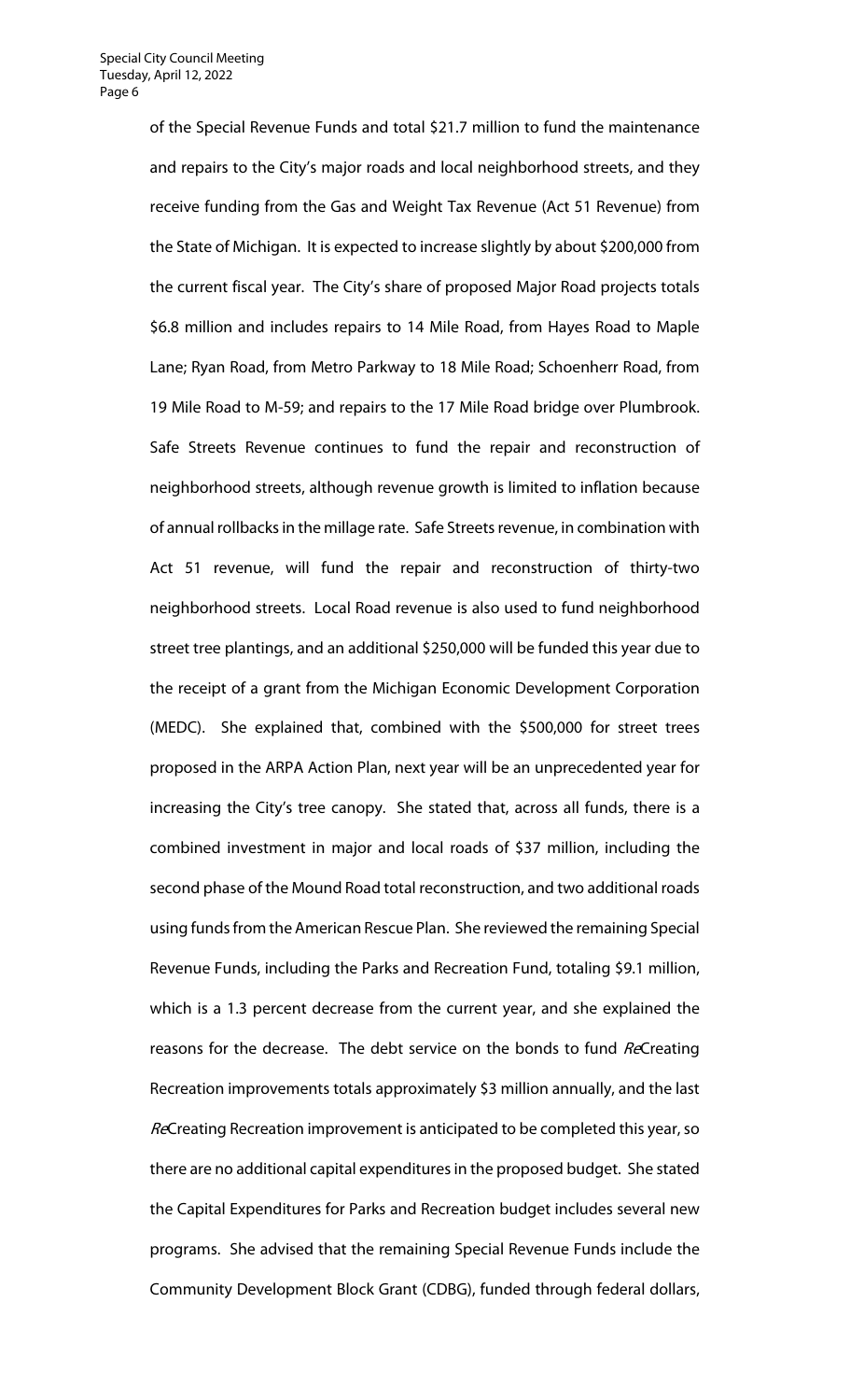and she outlined the proposed uses for this fund. Public Safety Forfeitures funds equipment and supplies for the Police Department through the proceeds from seized property. The Indigent Defense Fund tracks revenue expenses related to rules implemented by the State regarding legal counsel for indigent defendants, and this is completely funded with grant proceeds through the State of Michigan. The American Rescue Plan Fund was created this year to track the expenses for the \$20 million received through the American Rescue Plan, and she reiterated the complete plan will be discussed at the next Council meeting, although the proposed budget includes funding for the repairs to two roads. The Corridor Improvement Authority uses tax-captured revenue to fund improvements in the North Van Dyke Redevelopment District, and the current budget includes funding for potential property acquisitions in the district. The Local Development Finance Authority uses tax-captured revenues to fund the Velocity Business Incubator and other SMART Zone activities, and this year's budget also includes funds for the reconstruction of Brentwood Drive. The Brownfield Development Plan uses tax-captured revenues to reimburse eligible Brownfield project costs to encourage redevelopment of contaminated and obsolete properties. Ms. Varney stated the Capital Projects Fund totaled \$24.1 million and includes the use of proceeds from road bonds, as well as \$6.1 million investment in capital projects, equipment, and vehicles. She outlined some highlights in the proposed budget, including Phase II of the Nature Center Roof Replacement, the modernization of the elevators in the library, heating and cooling system replacement at Fire Station #5, the continuation of the project to replace the parking lot at Delia Park, the resurfacing of Magnolia Park tennis courts, the reconstruction of the Baumgartner ball parks, and the continuation of the sidewalk gap and repair programs. It also includes the purchase of new and replacement vehicles and equipment that will be detailed throughout the departmental presentations.

Ms. Varney stated the Debt Service Fund totals \$8.4 million and provides funding for the debt payments on outstanding road bonds, bonds for facilities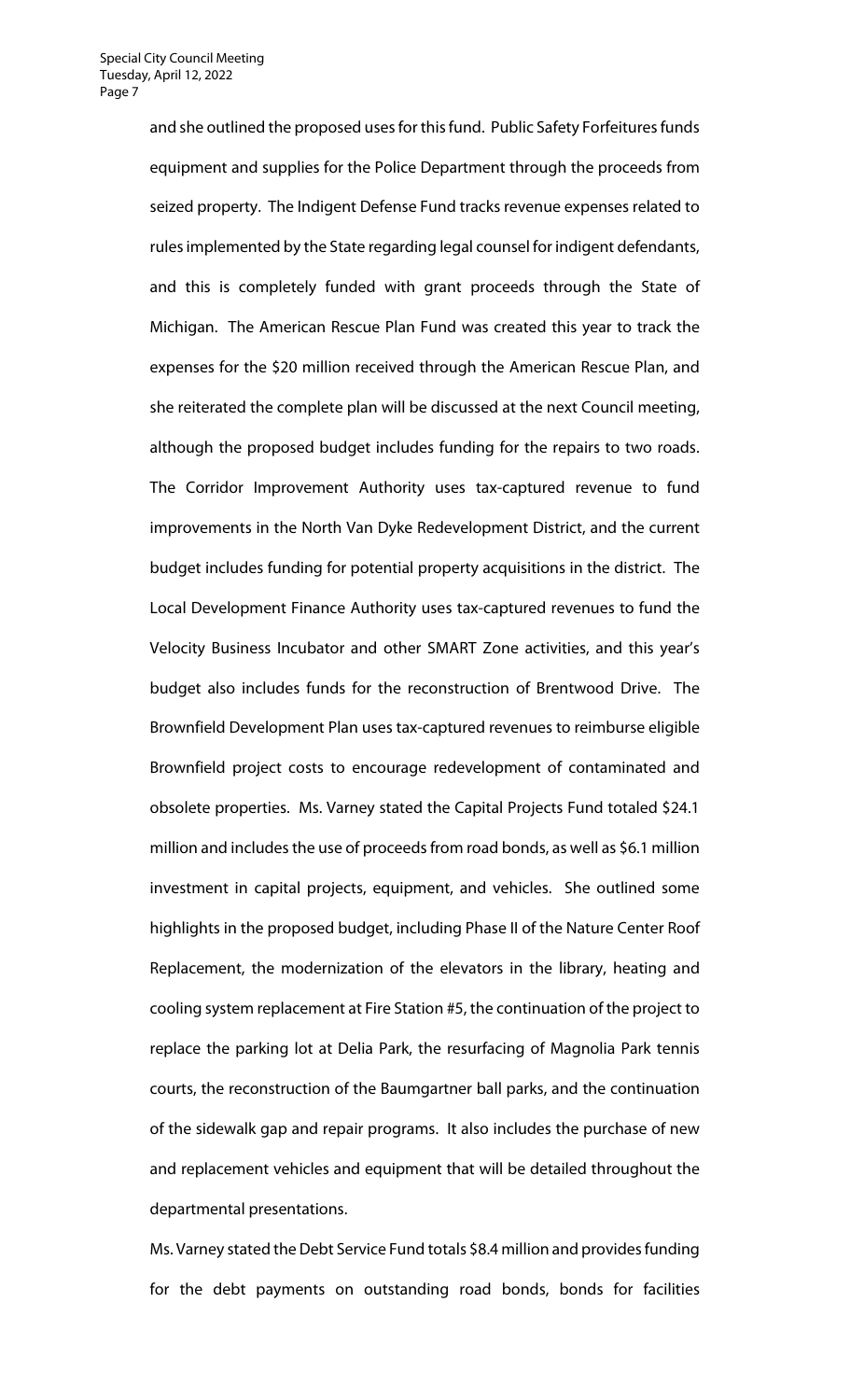renovations, and the new DPW building. She advised that voter-approved debt on the Fire Stations is included and will be paid off this year. She explained the proposed budget includes debt service for two new bonds to be issued at the end of this month, the first being a \$16.5 million bond to fund the second phase of the Mound Road reconstruction, and it is funded with Act 51 road funds from the State of Michigan. The second is a \$12 million bond to be issued to finance the replacement of all commercial and residential water meters throughout the City, and she provided details on the advantages of these meters. She added this debt service is funded through water and sewer rates. She stated that, even with these two new debt issuances, the City is still well below its legal debt margin, having used only one-quarter of the amount permitted by law. She explained that, even with the Mound Road project, which was part of the longterm road plan, the City is using seventy percent of their legal limit; however, there is still \$3 million to \$4 million available each year to finance additional road projects. She added that their percent of debt service used will start to decline in about ten years when other road bonds meet maturity. She showed a chart summarizing all debt payments included in the 2023 budget, along with their funding sources, adding that eighty-five percent of annual city debt service has a dedicated funding source. She explained the small portion of debt service coming out of General Fund for the facility renovations and the new DPW building, clarifying it equates to only 2.5 percent of total General Fund expenditures. Ms. Varney informed that Standard and Poor's (S&P) rated the City just last week, affirming the City's AA bond rating, but updated the outlook from "stable" to "positive." She added that S&P noted the City's track record of financial performance and tax base growth, sustained improvement in pension and OPEB liabilities, and a positive outlook indicates a strong possibility that the City will be upgraded to AA+ in the next two years. She noted that less than two percent of local governments rated by S&P have a positive outlook.

Ms. Varney talked about the three departmental budgets being reviewed this evening. City Administration is comprised of two divisions with fifty-seven full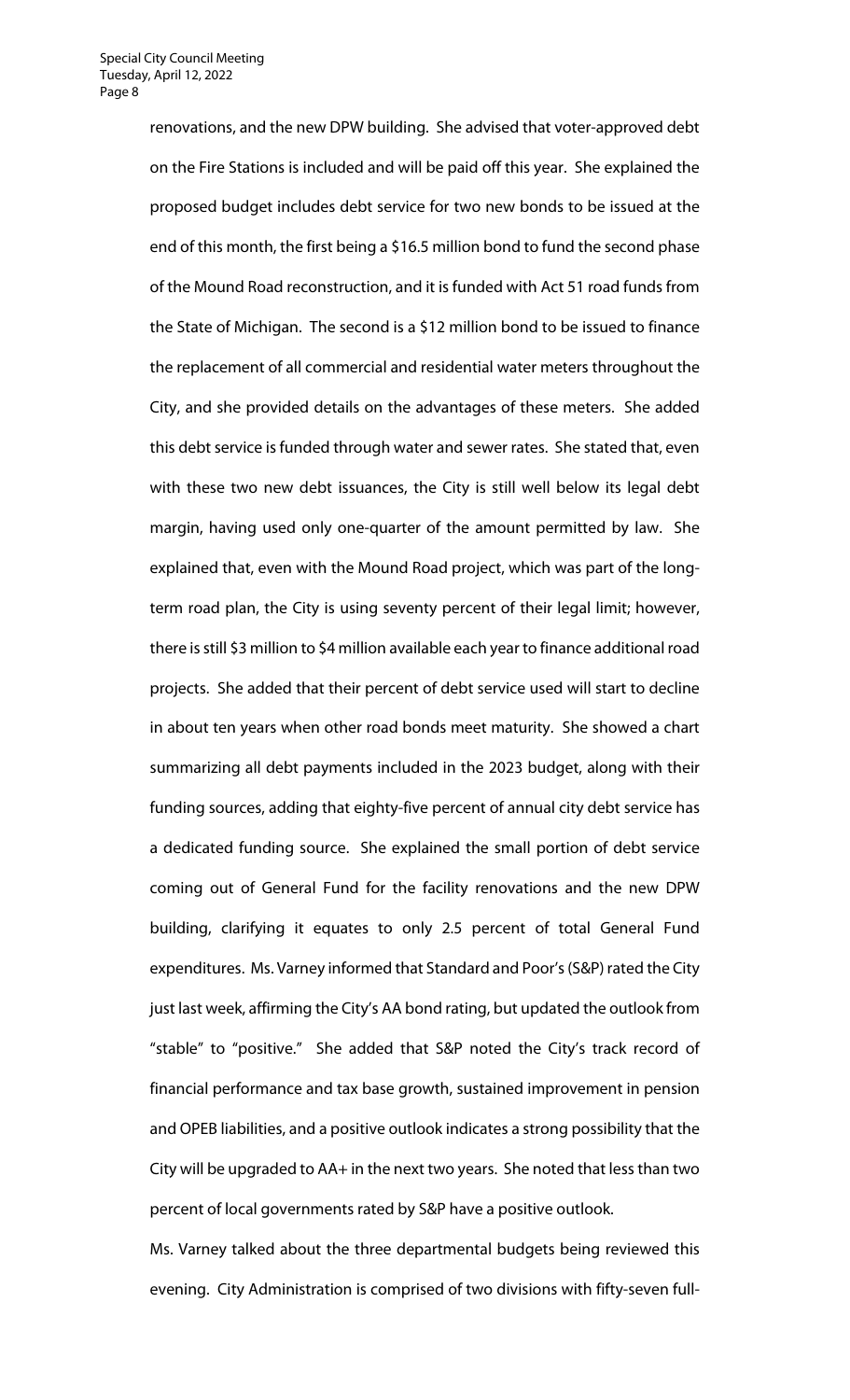time and twelve part-time staff. Their budget totals \$12.2 million, and a slide was depicted showing the breakdown. This budget increased by \$875,000, or 7.7 percent, and she outlined the expenses, as well as their capital budget. The Public Library includes thirteen full-time and twenty-six part-time employees. Their budget totals \$2.9 million, which is a decrease of 2.4 percent over last year, due to personnel costs. She outlined their expenses and capital budget. The City Development Department is made up of five divisions totaling forty-six employees. Their budget, which totals \$5.6 million and is comprised of five different divisions, decreased \$40,000, or 0.7 percent, over last year, and she outlined the reasons for the decrease. She outlined their expenses and capital budget. She stated this concludes her overview of the proposed budget.

Mr. Vanderpool stated the community is taking great pride in the diversity fostered over the years, and Sterling Heights is one of the most diverse communities in the metro area, reflective of many religions, ethnicities, and races. He noted that over forty languages are spoken in schools, representing regions across the world, and the City's foreign-born population is almost thirty percent. He explained this diversity creates a rich environment for economic vitality and community vibrancy. He stressed it is important that municipal organizations represent community demographics in which they serve, and this organization, consisting of over six hundred employees, has become very diverse, but they need to continue to make progress in this area. He introduced Human Resources & Benefits Manager Kate Baldwin, who will provide an update on the City's Diversity, Equity, and Inclusion (DEI) Strategic Plan. He added that she will be joined by Ms. Darlene King, from Life's Journey Consulting, who has been instrumental in guiding the City's administrative team through this process.

Human Resources & Benefits Manager Kate Baldwin introduced Ms. Darlene King, adding that Ms. King and her team are providing the City with their expertise on their DEI efforts. She provided some background on Ms. King, noting she is a certified diversity professional and an executive director of the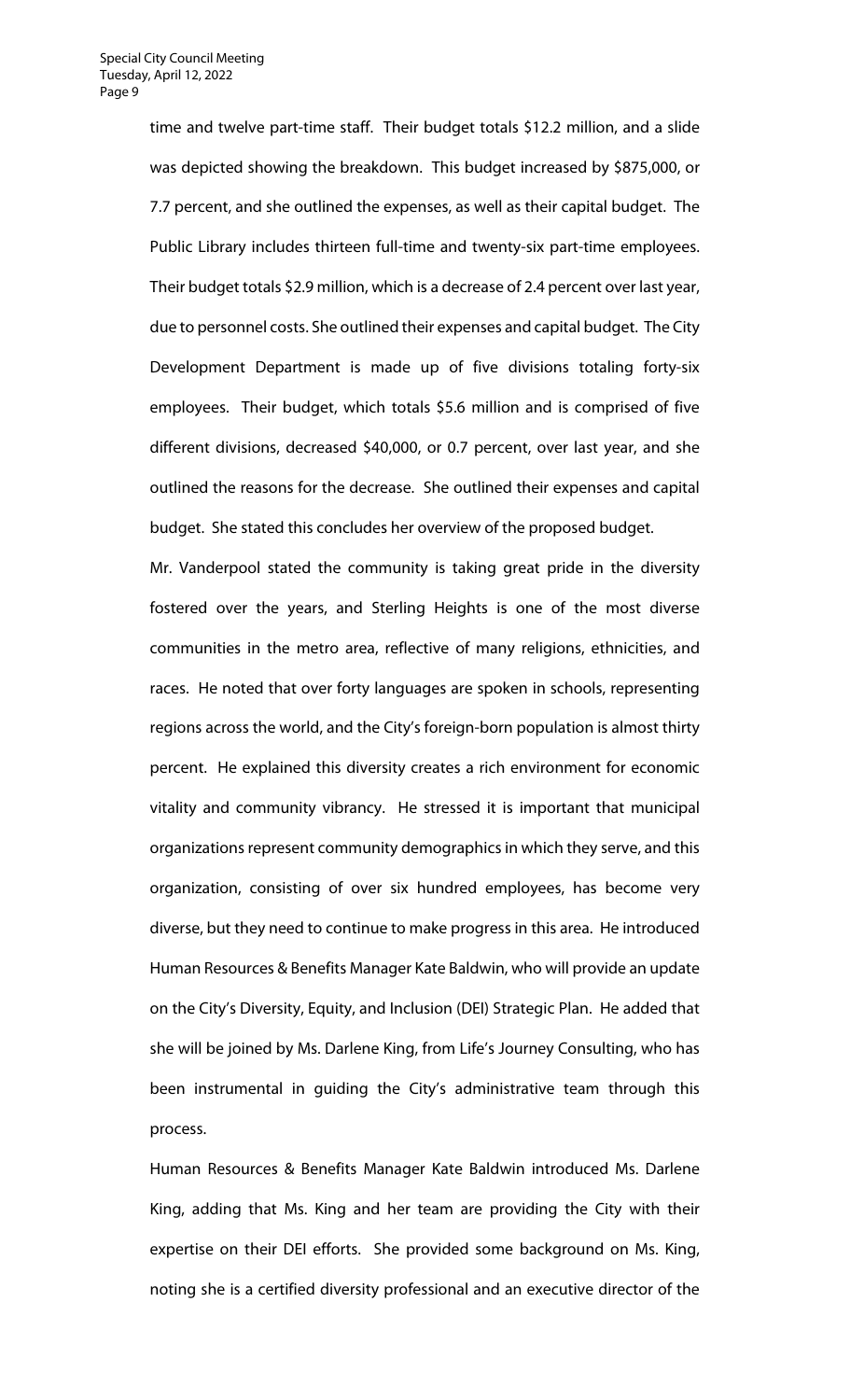Michigan Diversity Council, a division of the National Diversity Council. Ms. Baldwin provided updates on the DEI journey, with their goal to develop a longterm sustainable Diversity, Equity, and Inclusion Strategic Plan to align with the City's visioning plan. This will include reviewing practices and programs to meet the diverse needs of those they work with as well as those they serve. It will include a learning development plan providing training opportunities to all employees in the organization, providing education on diversity, equity, and inclusion. There will be many goals and objectives defined. She reviewed the three phases, or milestones, and Phase I has been completed, which involved the development of their DEI Employee Council and the DEI Advisory Board. She provided details on these two groups and explained that Phase I consisted of the data analysis and Organizational Readiness and Cultural Competency Survey. She shared information on those two components, and informed that within the next couple of months, they will transition to Phase II, which is the creation of employee focus groups, and the development of the City's Sustainable Diversity, Equity, and Inclusion strategy. Their DEI Employee Council will be reviewing the results of the survey to determine which employee focus groups are needed within the organization, and the DEI strategy will also be developed with input from the DEI Employee Council and the employee resource groups, with the support of Ms. King and her team. They anticipate Phase II to be completed midsummer. The last phase will consist of a learning development plan, or DEI training for all employees in the organization. These plans will be outlined in the DEI Strategy, and the training is anticipated to begin this fall. She invited Ms. King to provide highlights on the timeline and a summary of the data analysis. Ms. King explained they finalized and delivered the Organizational Readiness Assessment and Cultural Competency Survey to all employees. She and her team analyzed and presented an Executive Summary Report of the survey results to the DEI Employee Council and DEI Advisory Board and had subsequent discussions with both groups. They will be developing the employee focus groups this month through June and will be compiling the feedback so they can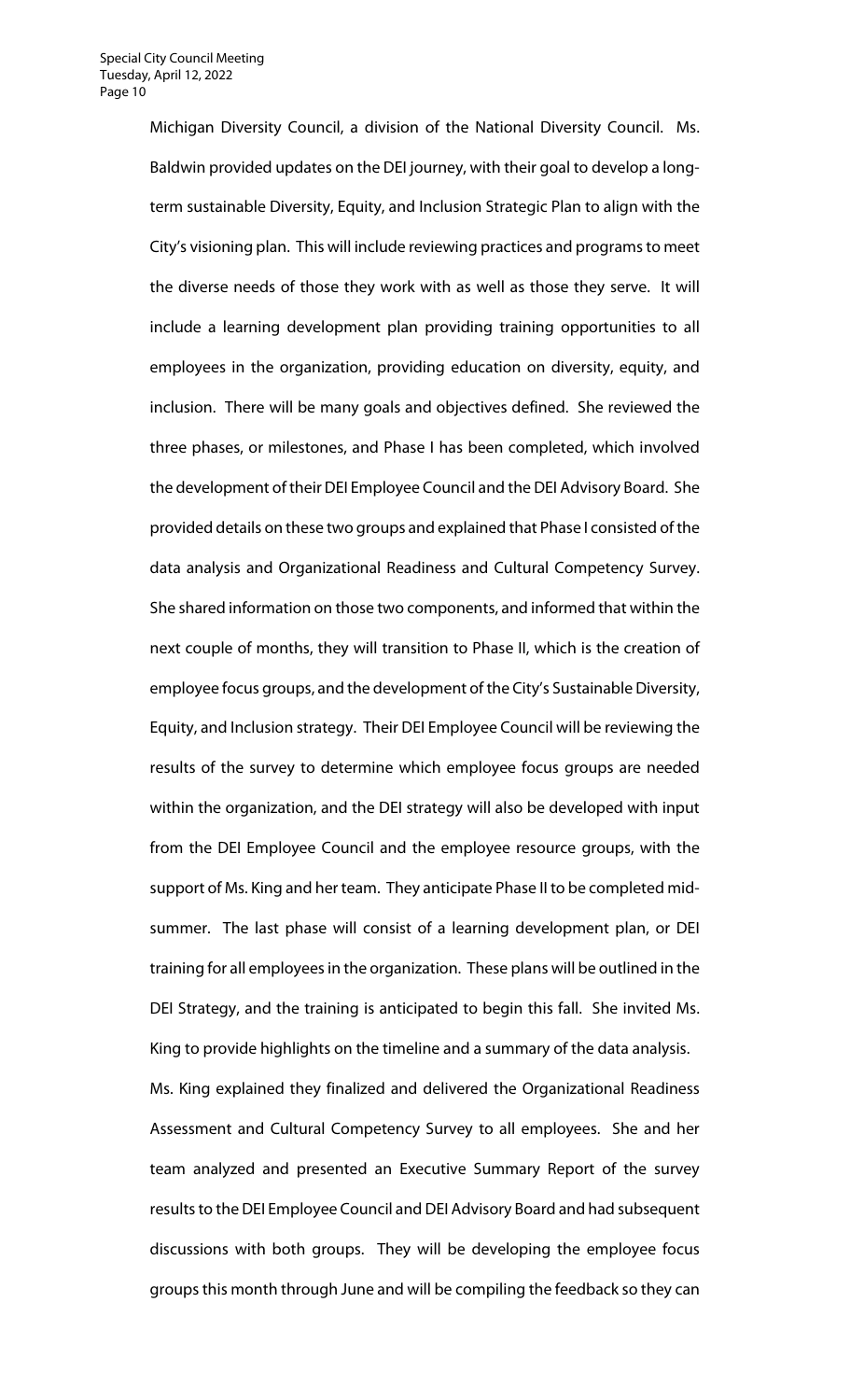develop the City's DEI overall organizational strategy. She provided detailed information on the data analysis process as they analyzed the organization's diversity dimensions from 2018 through 2020, including gender, race, age, and tenure. The goal was to take this data and define what has the greatest influence and impact on the organization's performance, culture, and the employee's workplace experience. Specifically in the leadership data, their key findings concluded that of the thirty-five leaders in the organization, twenty-three percent are women, with five being executive leaders or directors at all levels of the organization. The leadership is one-hundred percent white, so based on the data, there is a significant underrepresentation of women as well as people of color, which results in an underrepresentation of perspectives that contribute to the City's decisions and practices. Ms. King added their key findings concluded that female representation averages twenty-six percent of the employee head count, with female minority representation averaging less than one percent. Of the total employee population within the organization, the average minority population representation is only two percent, yet the City of Sterling Heights represents a seventeen percent racial minority. She stressed that the effort to increase the employee population from two percent to seventeen percent requires years of commitment and accountability to the workforce and community in the efforts of diversity, equity, and inclusion.

Ms. Baldwin provided detailed results on the Organizational Readiness and Cultural Competency Survey results, noting this survey was sent anonymously in January to employees in the organization on behalf of Ms. King's team. She reviewed the questions, specific to inclusion strategy and the strategic drivers. She informed that fifty-two percent of their employees participated in this survey, the results were compiled and presented in a detailed report to DEI Employee Council and DEI Advisory Board in late March. She also explained the demographics of who responded to the survey.

Ms. King explained that the City received an average overall rating of 3.4 with respect to the strategic drivers. She noted the national industry standard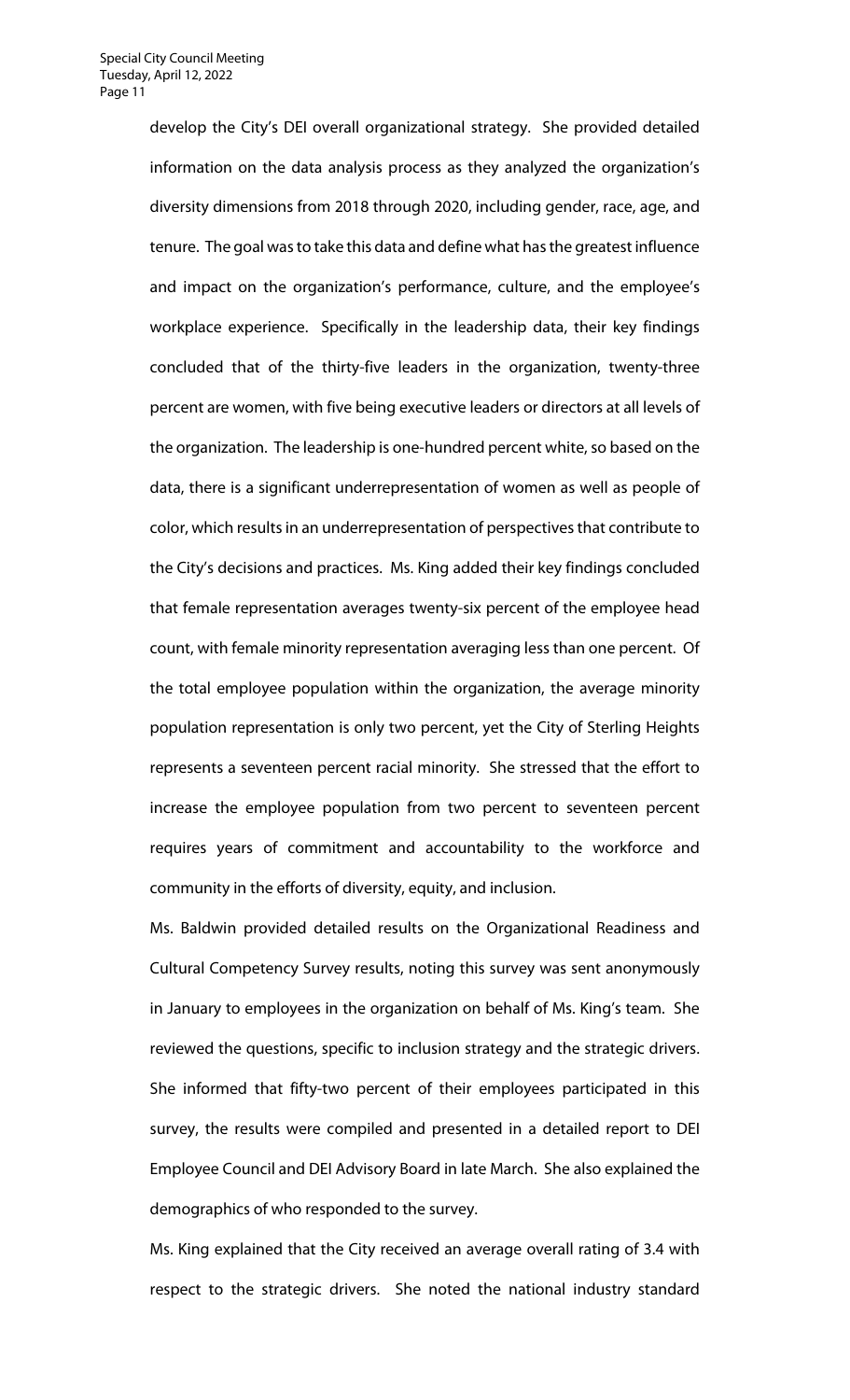benchmark is at least a 5.0, which indicates they have a lot of opportunity to further enhance their organization with respect to the DEI journey.

Ms. Baldwin explained that with the financial support from the Mayor, City Council, and City Administration, the City has budgeted \$175,000 for the next fiscal year to continue their strong momentum for the DEI journey. She explained this will enable them to enter Phase II, which consists of the employee focus groups and the development of their DEI strategy. They look forward to providing updates along the way, and a formal update upon completion of the DEI strategy. Phase III will consist of the learning development plans and DEI training.

The presentation concluded with a short video featuring messages from some of their DEI Employee Council members.

Mr. Vanderpool stated this is important work, and although it is not easy and will take some time, the entire organization and community will benefit from it. They fully expect, based on the good work of the DEI Employee Council, they anticipate the hiring next year of the City's first-ever DEI Director, who would be responsible for working with the DEI Employee Council and implementing the DEI Strategic Plan, updating it when necessary. He thanked the team for their good work in that area.

Mr. Vanderpool explained that the Library has had to adapt and evolve rapidly since Covid-19 changed the way people interact and work together, and they have had to find new ways to connect with library customers. He stated the Library has been on the cutting edge in this area, and he invited Library Director Tammy Turgeon to provide updates on new, exciting, and innovative services that are continuing and came about during the Covid-19 era.

Library Director Tammy Turgeon spoke about how the 2022/23 budget will provide the library with new service opportunities. The library's major goal is to enhance the quality-of-life services they offer for their residents within the current budget. She outlined the four new projects and services over the next twelve months, including Strategic Planning, Patron Chat Service, Bike Lending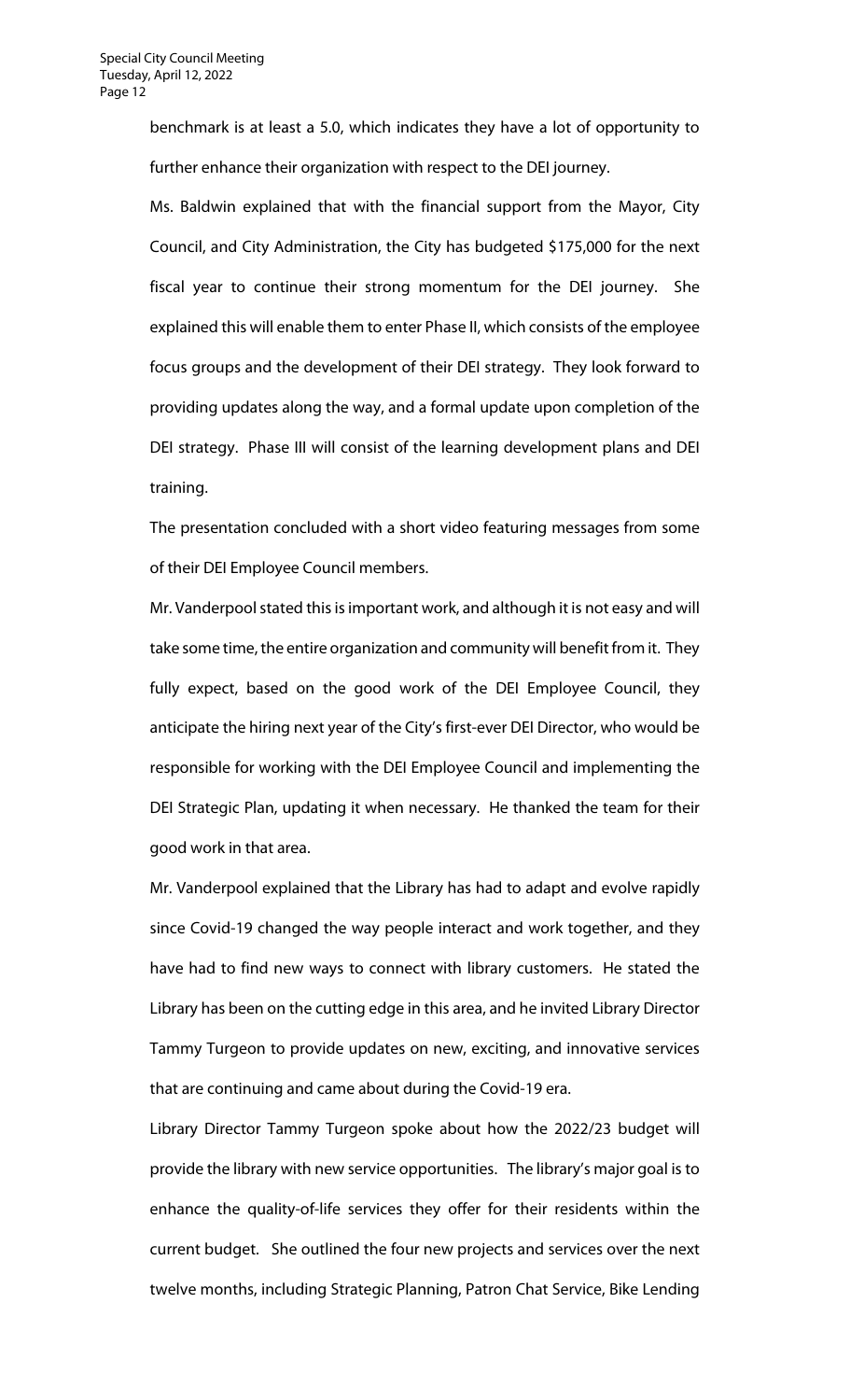Service, and Outreach Services. She explained the recent renovation has provided them with more space, including a teen room, three new study rooms, and a Maker Space. She added that the library has also experienced staffing challenges similar to other businesses, and that has altered the number of programs and services they are able to provide. They are working with Rethinking Libraries on a strategic plan for the next five years, with their consultants based in Indiana. They have assisted multiple clients in the Midwest to develop library plans that meet and exceed resident expectations. They held their kickoff meeting in March and are gathering data for benchmarking. She outlined the Strategic Planning process, which will lead them to develop priorities over the next five years and a structure for staffing to meet these community needs. She encouraged everyone's input. She talked about the ability to provide a chat experience for patrons to communicate with the library, which will expand the library's service hours without hiring new staff. The service will be available seven days a week for ninety-six hours each week, and she provided details of the service. She assured it will not replace their dedicated staff but will allow their staff time to focus on serving residents in the building, as well as provide residents not in the building with a fast and easy way to interact with the library. They are excited to be the first library in Macomb County to provide this unique chat service.

Ms. Turgeon talked about a program where residents will be able to borrow a bike to ride around Dodge Park, and all they will need is a library card. They will be working with the City Attorney to develop a waiver for patrons to sign in order to borrow a bike, and she thanked the Parks and Recreation Director for already securing four bikes to be purchased from Macomb Bike, who will also be providing maintenance of the service. She stated she will be meeting with the Friends of the Library regarding funding, and she hopes the service is up and running by June. She clarified this is a pilot project, and if it is successful, continuous funding of the service will be requested in the following year's budget. Ms. Turgeon explained their outreach efforts, noting they currently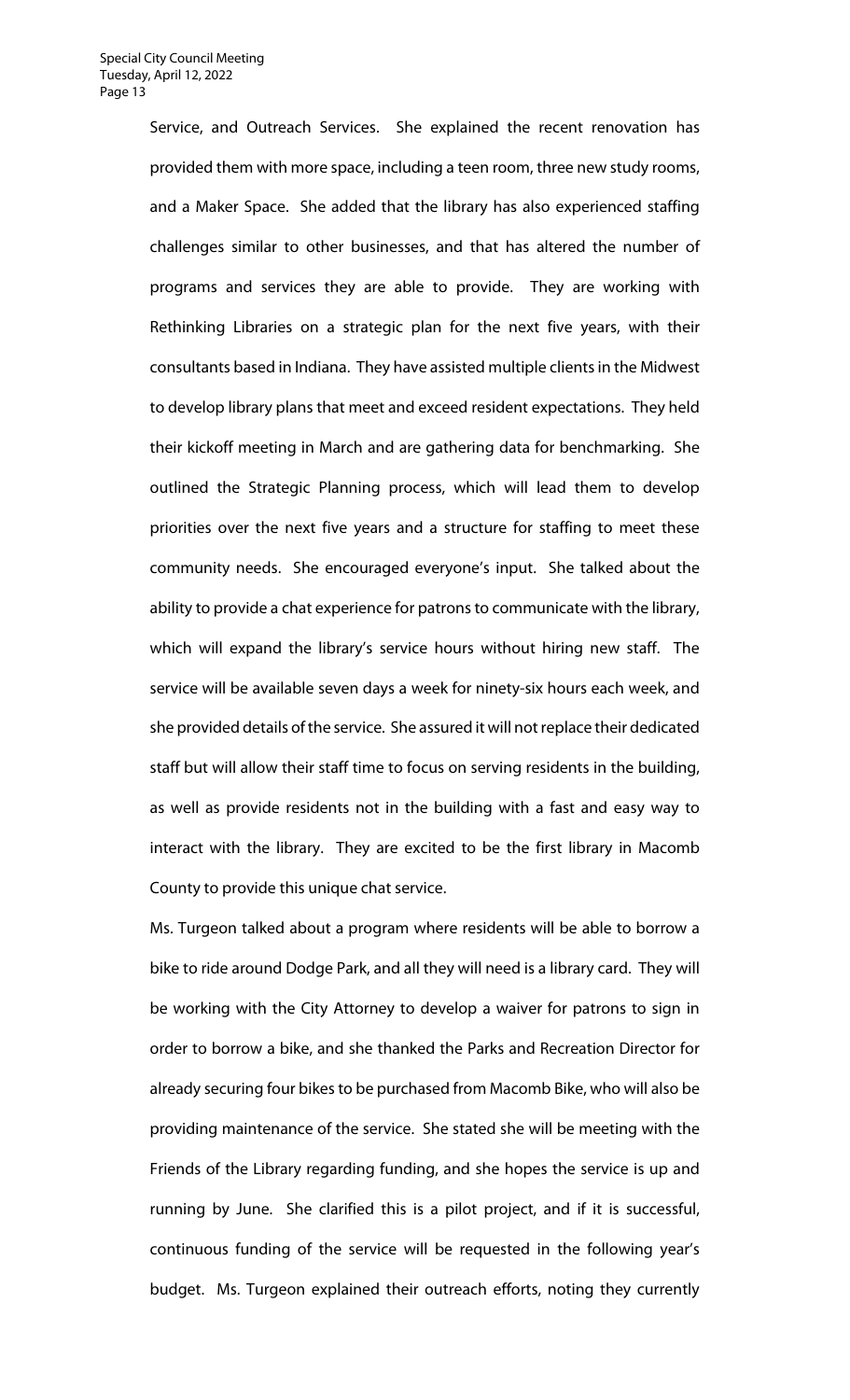have three delivery service options. Their homebound outreach service has been providing deliveries for decades to seniors who are homebound, as well as collections of large-print books for senior resident facilities in the community. The materials for this service are funded by Community Development Block Grant funds. Their second outreach option is curbside delivery, which was started during the Covid-19 pandemic. Library staff provide delivery to residents' vehicles parked in two designated spaces in the parking lot, and she explained the process. She noted at the beginning of this service, circulation staff were serving over 2,800 vehicles per month. Residents have since been welcomed back into the building, but they still have over one hundred of these deliveries each month. Their third outreach option is home delivery, also developed by staff during the pandemic, where they use the Community Relations van to deliver library materials to residents' homes on Tuesdays and Thursdays. Residents can call the library to reserve a spot, and the library staff will bring them items they have on hold, as well as pick up any items that need to be returned. She stressed this was a very important program last year when students were attending virtually and needed materials for classes. She stressed that library staff want to be where the residents are, so their goal is to attend two community events per month. Ms. Turgeon informed that over the last year, the City's intern has been researching drone delivery and how it could be used by the library. She explained the advantages of such delivery and provided more details on the City's current usage of drones through the Police and Fire Departments. The top companies now in the drone delivery market are Amazon's Prime Time Air, Fedex, UPS, DHL, and Alphabet's Wing, with the latter being the only system of drone delivery that has notably worked with local government to offer books to kids. She explained how that drone delivery service started with a library in Christianburg, Virginia. She explained this could be part of the library's outreach program for delivery of books, and she explained how it would work. They would need to find a drone that has a round-trip length of twelve miles so that they could service the entire city from the library grounds.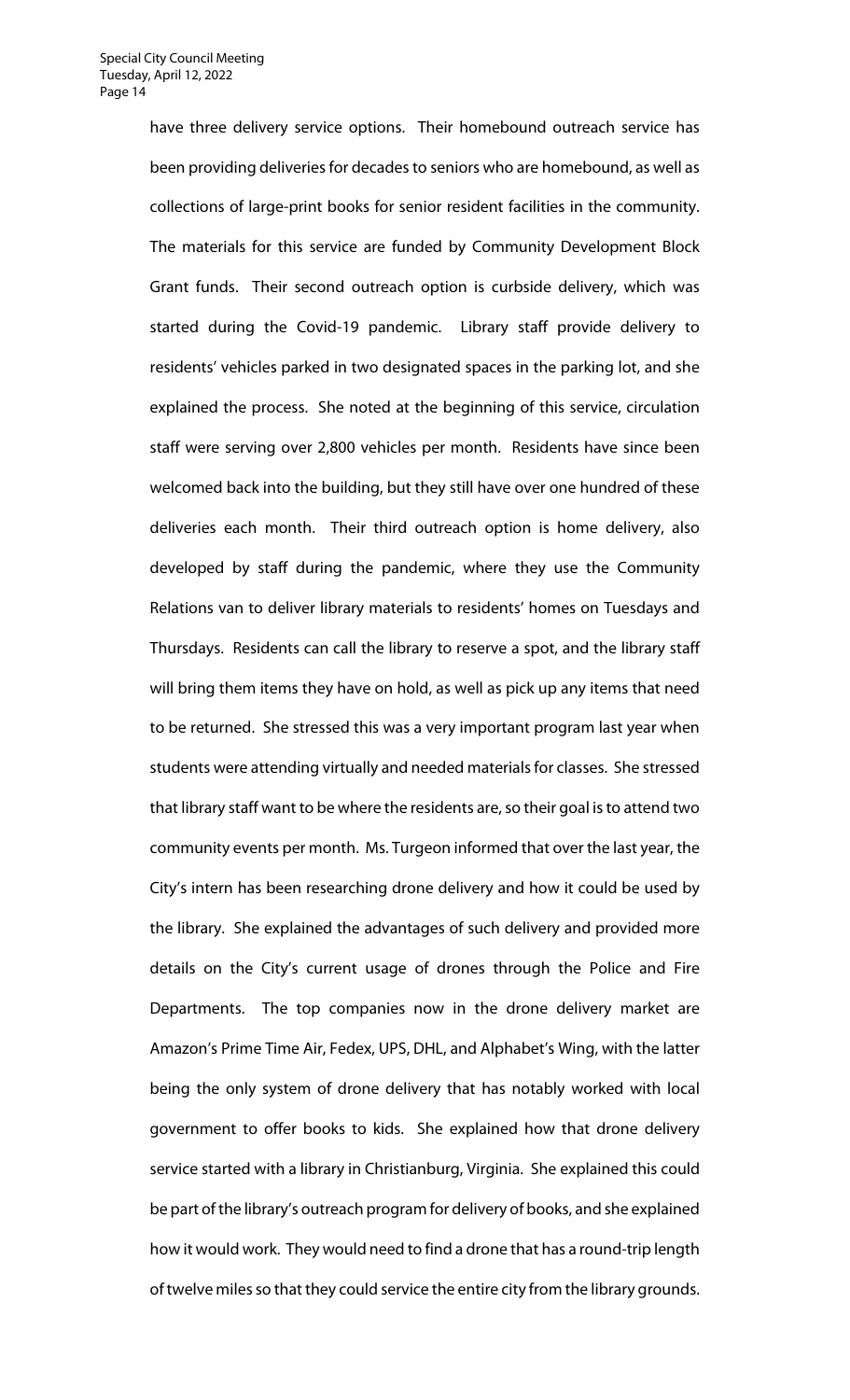She stressed that FAA regulations, weather, privacy concerns, and staffing are some of the challenges they are looking to overcome, but they want to be ready as automated transportation and delivery become more commonly accepted. She stated this program, and others that would involve drone usage, should be reviewed in the upcoming years as technology and public opinion advances. She concluded her presentation by stating she is intrigued by the research and will continue to work with City staff to determine if there is a contractor that can provide this service, as well as reviewing cost and feasibility as another option for library outreach in the future.

Mr. Vanderpool stated the final presentation for this evening consists of two components, centered on their City Development Department, which covers many areas, including Code Enforcement, facilitation of residential and commercial development across the City, implementation of the City's Non-Motorized Transportation Plan, and continued maintenance and improvement of the Clinton River as a recreational asset. He added road construction will be addressed as well. He invited City Development Director Jason Castor to give a presentation, followed by City Engineer Brent Bashaw.

City Development Director Jason Castor provided an update on code enforcement, which has contributed to maintain strong property values they see across the City. He attributed this to a direct result of City Council's support of code enforcement over the years through the increase of code enforcement staff, providing necessary technology through the use of iPads, providing allwheel-drive vehicles necessary to navigate the City, especially during their snow emergencies, and providing a professional appearance. He informed the Code Enforcement staff has doubled from seven to fourteen since 2014. Prior to the new model adopted, code enforcement was primarily complaint-based. He provided statistics on their cases, noting their cases have increased threefold to approximately 12,000 cases per year, and over the past four years, they have resolved almost 50,000 cases. He explained their process for issuing violations and closing cases, and Sterling Heights sets themselves apart from other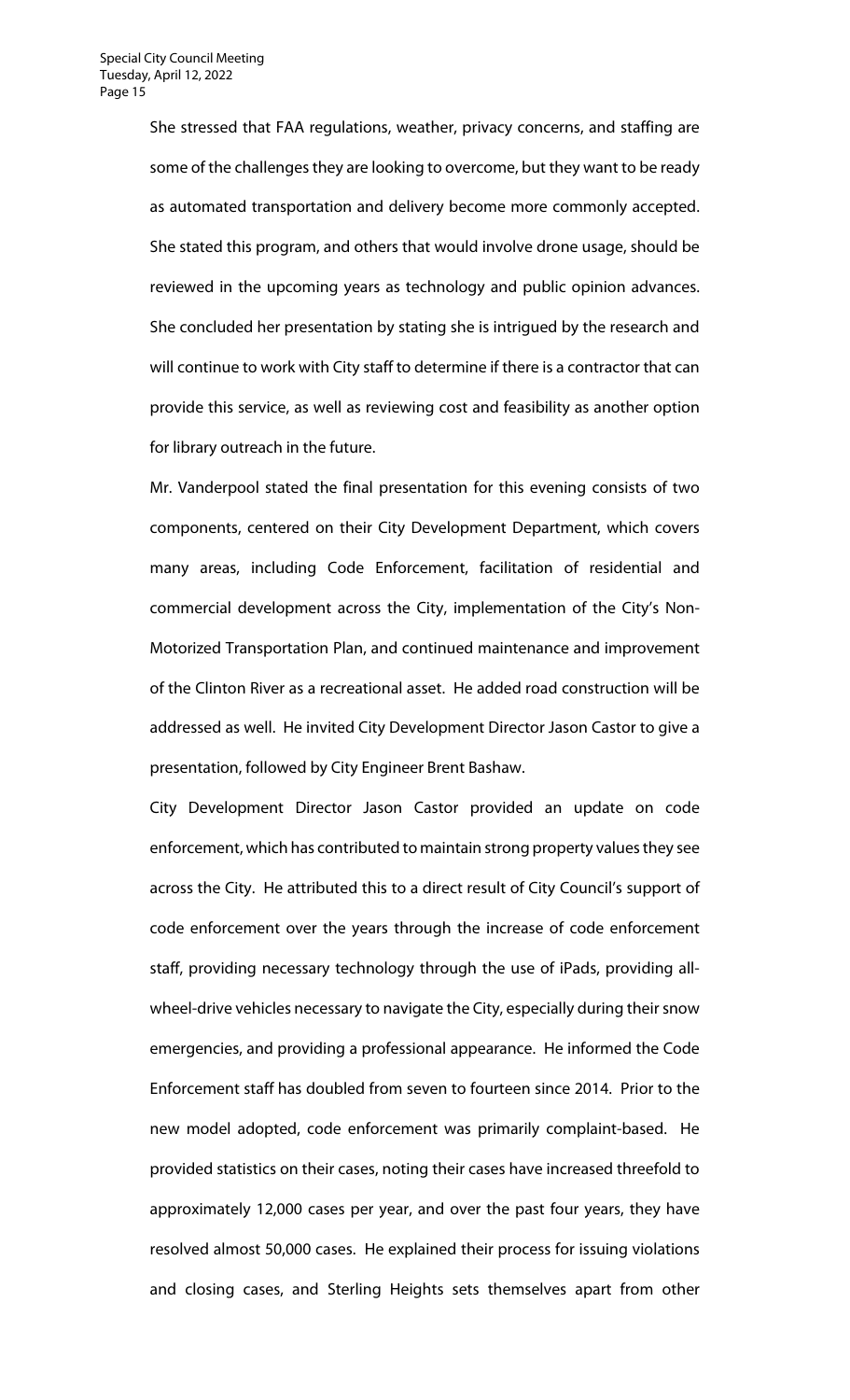communities by their Administrative Hearing Board process. He provided background on this Board, which meets year-round but more frequently during the summer months. They review cases almost weekly, providing quick abatements. He noted that, considering some of the cases are repeat offenders, this would equate to approximately seventy percent of the population not having any problems. A very small portion of the properties need to appear before the Administrative Hearing Board, and he added that property owners do a great job of contacting the code enforcement officers and working with them on a correction plan. He noted that about ninety-eight percent of the violations are corrected by the property owners. He stated the top five most common violations involve trash and debris, outdoor storage, landscaping maintenance, property maintenance, and illegal sign placement in the right-of-way. He provided details on each of these violation categories, and showed before-andafter photographs, depicting the violation and the same property once the violation was abated. Mr. Castor talked about repeat offenders and how those are handled. He explained that the Administrative Hearing Board can impose a standing order on a property for a time period from three months to one year and provide a clean-up time of one to five days. The standing orders can be applied to both commercial and residential properties and are only used in extreme situations to alleviate habitual recurring violations. They have also implemented a seventy-two-hour commercial trash tag, used for commercial properties with regular trash or dumpster areas, and he detailed that process, showing before-and-after pictures. He also reviewed rodent control, tall grass and weed enforcement, the Residential Inspection Program, and the Illegal Home Grow Inspections, and provided detailed information on each. The City does not charge for rodent treatment. He noted that the City enforces the Noxious Weed Ordinance from May through early November of each year, noting tall grass and weeds is a contributor to rodent harborage. They tag between 1,700 and 2,000 properties per year, the City's contractor only services twenty-five to thirty percent of those properties, with the remainder being cut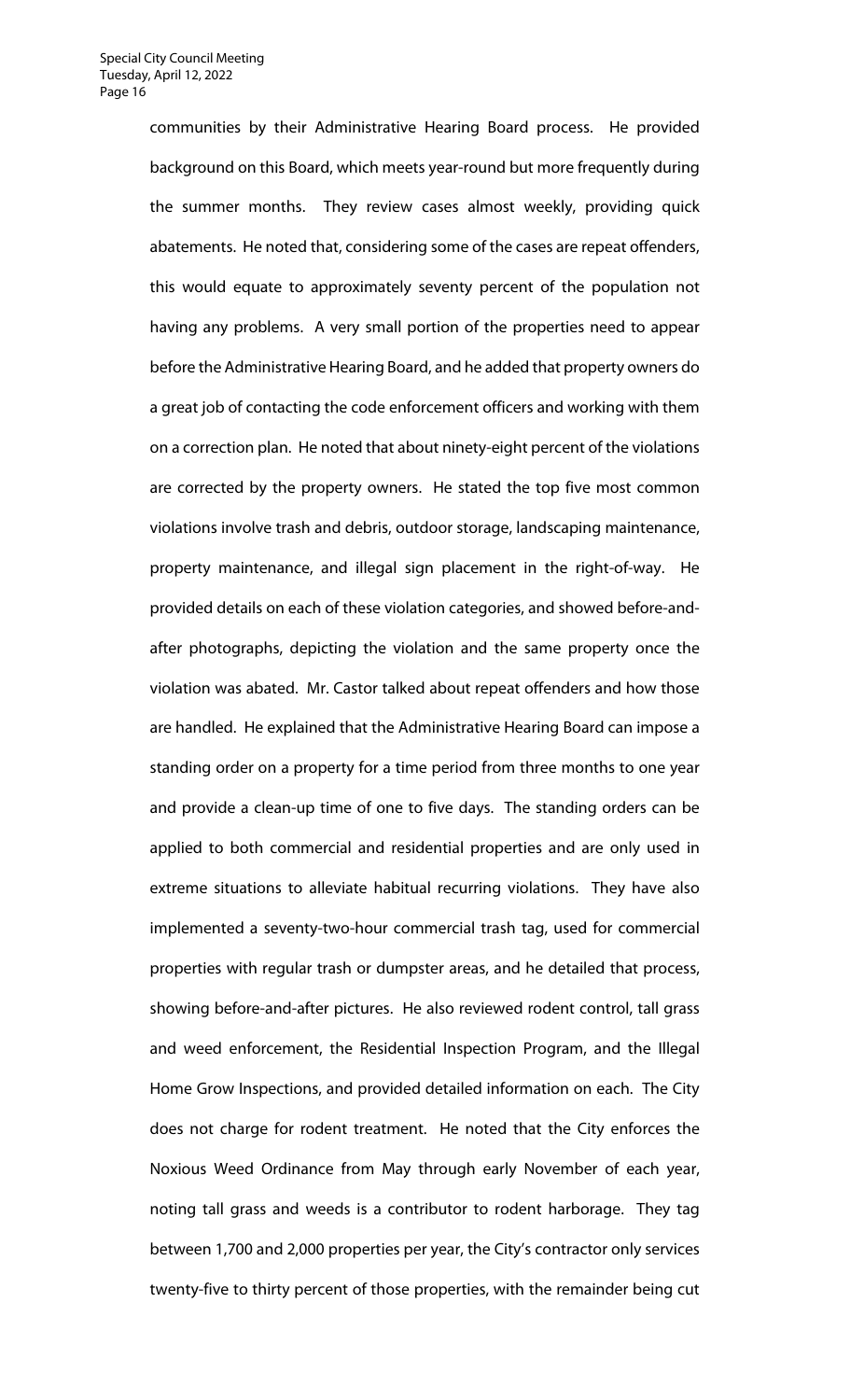by the owner. They have brought over 6,200 properties into compliance over the last four years, and he showed before-and-after pictures serviced by their contractor over the last year. He informed the Residential Inspection Program, which started in 2013, provides a bi-annual inspection for non-homestead properties, intended to provide assurance that investor properties receive an exterior property maintenance inspection on a regular basis rather than relying on a complaint-based system. In 2013, they started with approximately 2,000 non-homestead properties, and about fifty percent of those were in front of the Administrative Board Hearings. They currently have about 1,600 nonhomestead properties, and only a handful that are non-homestead turn up at their Administrative Board Hearings. He felt these programs that Code Enforcement performs keep the non-homestead properties maintained on a regular basis.

Mr. Castor stressed that illegal marijuana grow homes have become a serious problem over the last couple of years, and the City created a staff force made up of staff from various departments to tackle this issue. The City has shut down over 722 illegal grow houses and filed seventy-three lawsuits, most of which have been resolved prior to the first pre-trial conference. Photos were shown of what they have been finding. Mr. Castor stated that Sterling Heights ranks as one of the top five cities in the State of Michigan for equalization values, and the City ranks number one of the top five local municipalities in Macomb County. He emphasized the initiatives provided by Code Enforcement help to maintain home values, and they will continue their hard work to review their older commercial centers, looking at landscaping and parking lot conditions. He talked about some of their recent work and showed before-and-after photos of some commercial developments. He noted the various Code Enforcement programs he just reviewed, and their follow-up inspections resulted in 20,000 site visits per year.

Mr. Castor talked about the Clinton River as a natural resource and great recreational asset. He explained that in 2015, the City was awarded with a \$4.5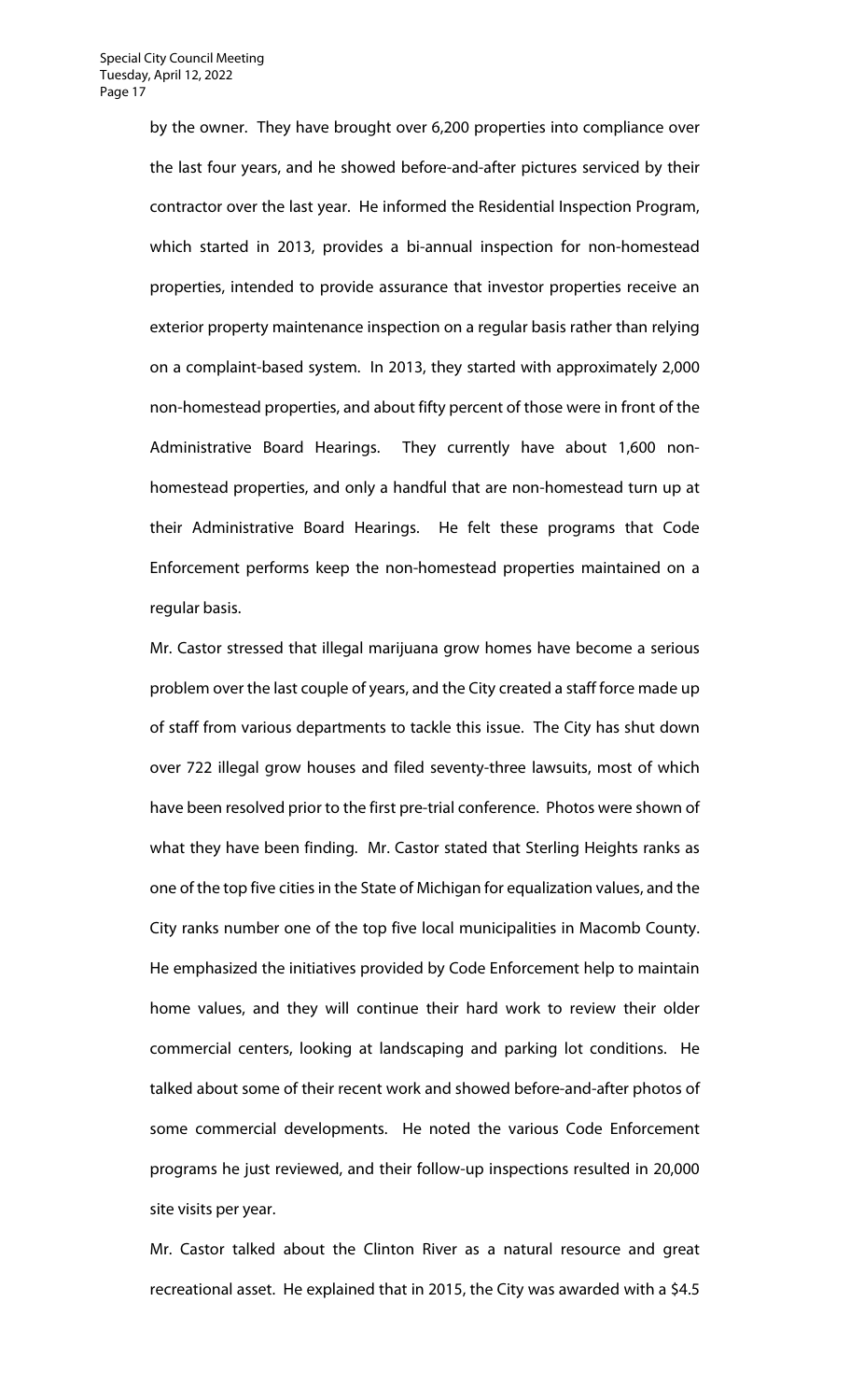million grant which enabled them to remove the woody debris blockages and clean up the river. He showed photos of what the City is doing to keep the river flowing freely, and he talked about the public/private partnership the City entered with Clinton River Canoe and Kayak to maintain the river's navigability and perform launch and landing maintenance. He noted the increasing numbers of paddlers using the Clinton River Canoe and Kayak service, in addition to paddlers who use their own boats. Mr. Castor informed that the Clinton River Watershed Council has applied for a grant to add Clinton River water trail signage throughout the entire trail regarding safe river use. He further explained the Clinton River Watershed Council's work on keeping the river clean, adding that their river run events removed approximately 1,000 pounds of trash last year, and weekly cleaning events, visiting various parks throughout the City, removed approximately 730 pounds of trash last year, which could also potentially end up in the river. Clinton River Canoe and Kayak regularly removes items from the river as they paddle weekly, with the most common items being 150 to 200 old tires and many glass bottles. Mr. Castor concluded his presentation by explaining that the Environmental Protection Agency (EPA) will use the bulk of a \$1 billion investment in the Great Lakes to clean up and restore degraded sites that are areas of concern, and this funding will provide a major acceleration in progress that will deliver significant environmental, economic, health, and recreational benefits for communities in Michigan and throughout this region. The Clinton River Watershed Council expects to get further direction during their summer meeting with the EPA.

Mr. Vanderpool stated they have made a lot of progress on their roads over the years, thanks to funding sources, grants, Safe Streets millage, and others. He invited City Engineer Brent Bashaw to provide an update on the road program. City Engineer Brent Bashaw presented the 2022 road plan for construction, as well as the five-year major road plan, extending to 2026. He reviewed what has been accomplished since 2014, adding that 2022 was the end of a long-term plan development many years ago. He showed a map depicting the roads that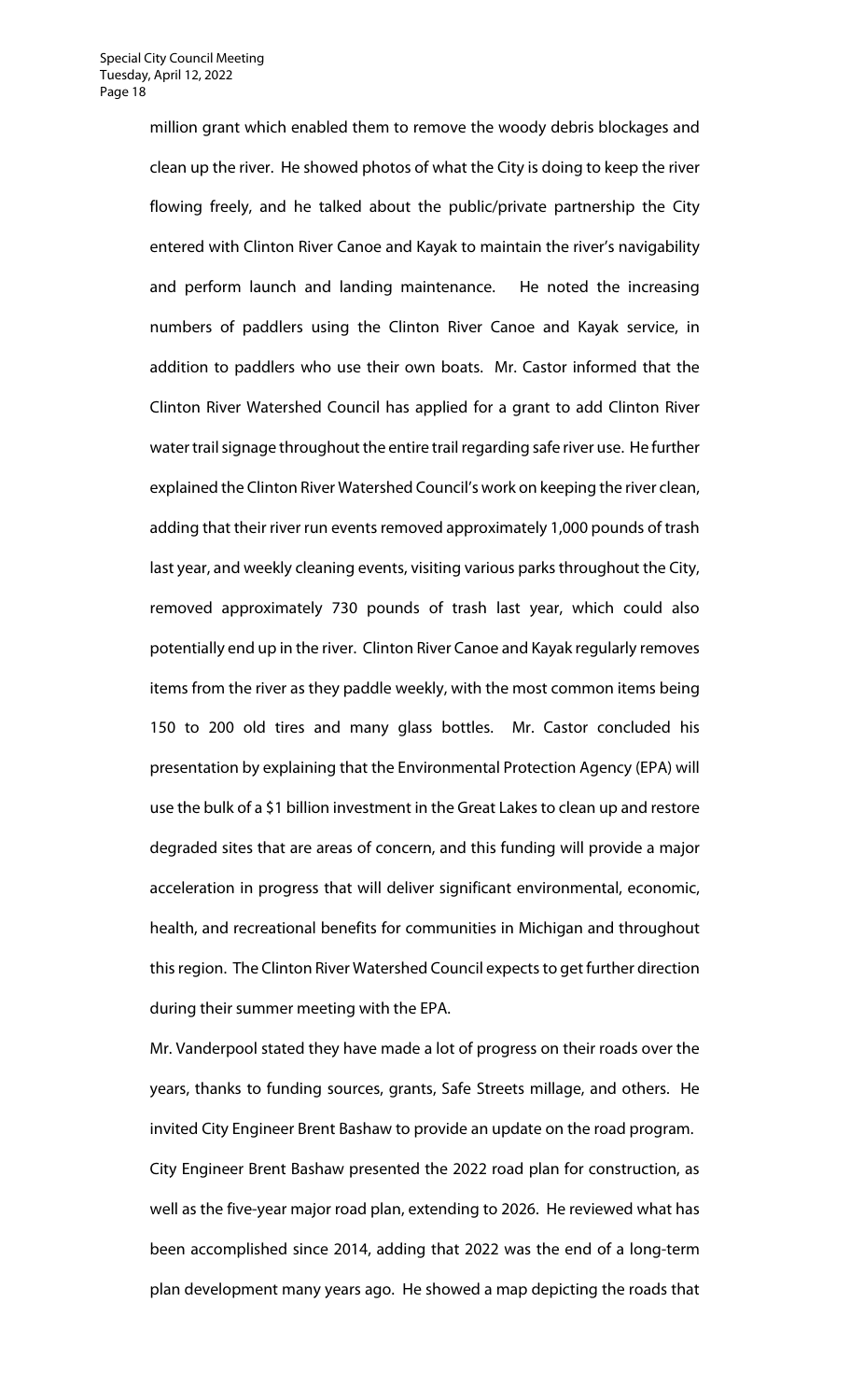have been improved since 2014. The total investment in the plan was \$416 million, but the actual investment exceeded this amount, with over \$454 million in road improvements. He outlined the details of each road project for 2022, including the Mound Road construction project, which will be paved from north of 15 Mile Road to M-59. He added the projects involve the resurfacing of Hayes Road from M-59 to 18 Mile Road; the resurfacing of Metro Parkway from Dequindre to Ryan; resurfacing of Metro Parkway from east of Van Dyke to Dodge Park; concrete repairs on Ryan Road; and resurfacing of Plumbrook Road, from Utica Road to Van Dyke. He talked about major road initiatives, including partnering with Utica Community Schools for a pedestrian safety study along Dodge Park Road and Utica Road. A SEMCOG-funded study was recently completed to provide a path from Dequindre Road to Van Dyke Avenue, along the south side of Dobry Road. The project is in partnership with the City of Troy and the City of Utica and would provide connectivity to the neighboring communities to the north, and to the Iron Belt Trail. The City has budgeted its share of the project in the Major Road Fund and will pursue a grant this summer that would cover eighty percent of the construction costs. He explained the City recently finished a study of adding a pedestrian crossing, including a refuge island, off 15 Mile and Van Dyke, and this work will be done this summer. They are looking at the feasibility of adding bike lanes to Plumbrook Road within that road project, and they will be pursuing a citywide traffic study to look at ways to make their roadways calmer and safer.

Mr. Bashaw explained the City has updated its five-year major road plan and includes calendar years 2022 through 2026. He stressed it is a great planning tool but remains flexible as they annually revisit the plan. He informed that it is based on anticipated Act 51 funds and federal financing already secured. He provided details of that plan, and the total road improvement value based on this period is over \$206 million.

Mr. Bashaw reviewed the 2022 local road construction projects amounting to \$5.2 million, and he showed a few examples of the streets that will be worked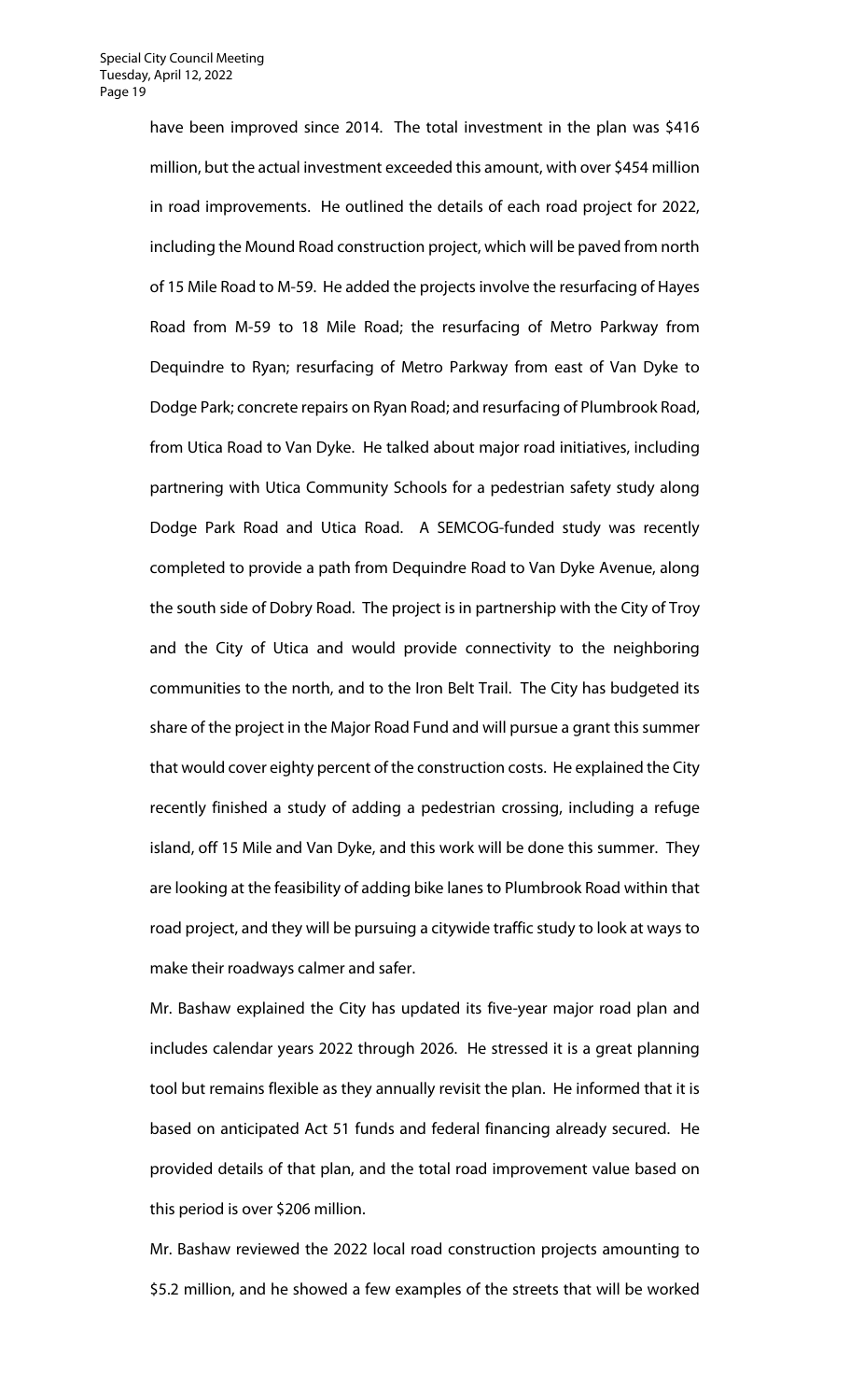on. He showed a listing of the twenty local roads that received full reconstruction this year, equating to 3.5 miles of reconstruction, or 18,820 linear feet. Twelve roads will have significant improvement through their sectional road replacement, providing 1.3 miles, or 7,040 lineal feet, of concrete replacement. He stressed that since 2013, the local road network continues to improve since the inception of the Safe Streets Millage that year, and the number of roads in good condition have increased from seven percent to twenty-two percent.

Mr. Bashaw concluded his presentation by explaining a few things they will be implementing this summer, including a text alert system to provide enhanced communication with their projects, and their sidewalk gap completion projects will be one of the largest in the City's history.

Mr. Vanderpool stated this concludes the budget presentations this evening and thanked all the directors and managers who worked with their finance team, let by Ms. Varney, to analyze their operations and put the budgets together.

Mayor Pro-Tem Sierawski opened the floor for comments from the audience on the presentations, but there were no comments.

6. ORDINANCE INTRODUCTIONS

A. Mayor Pro-Tem Sierawski stated this is to introduce the fiscal year

2022/23 Appropriations Ordinance.

Moved by Ziarko, seconded by Schmidt, RESOLVED, to introduce the Appropriations Ordinance for the 2022/23 fiscal year.

Councilwoman Schmidt thanked everyone for their hard work in preparing this budget and the presentations, and she appreciated their flexibility in working with Council. She commented she is proud of all the work that is going into Diversity, Equity, and Inclusion, and she felt it speaks volumes as to how they care about their community as well as their employees and their environment. She added she will look forward to more reports forthcoming. She questioned whether the Maple Lane road project, from Volpe to 14 Mile, slated for 2026, will include widening. She questioned whether this is being held off because of the anticipated development for property on Maple Lane.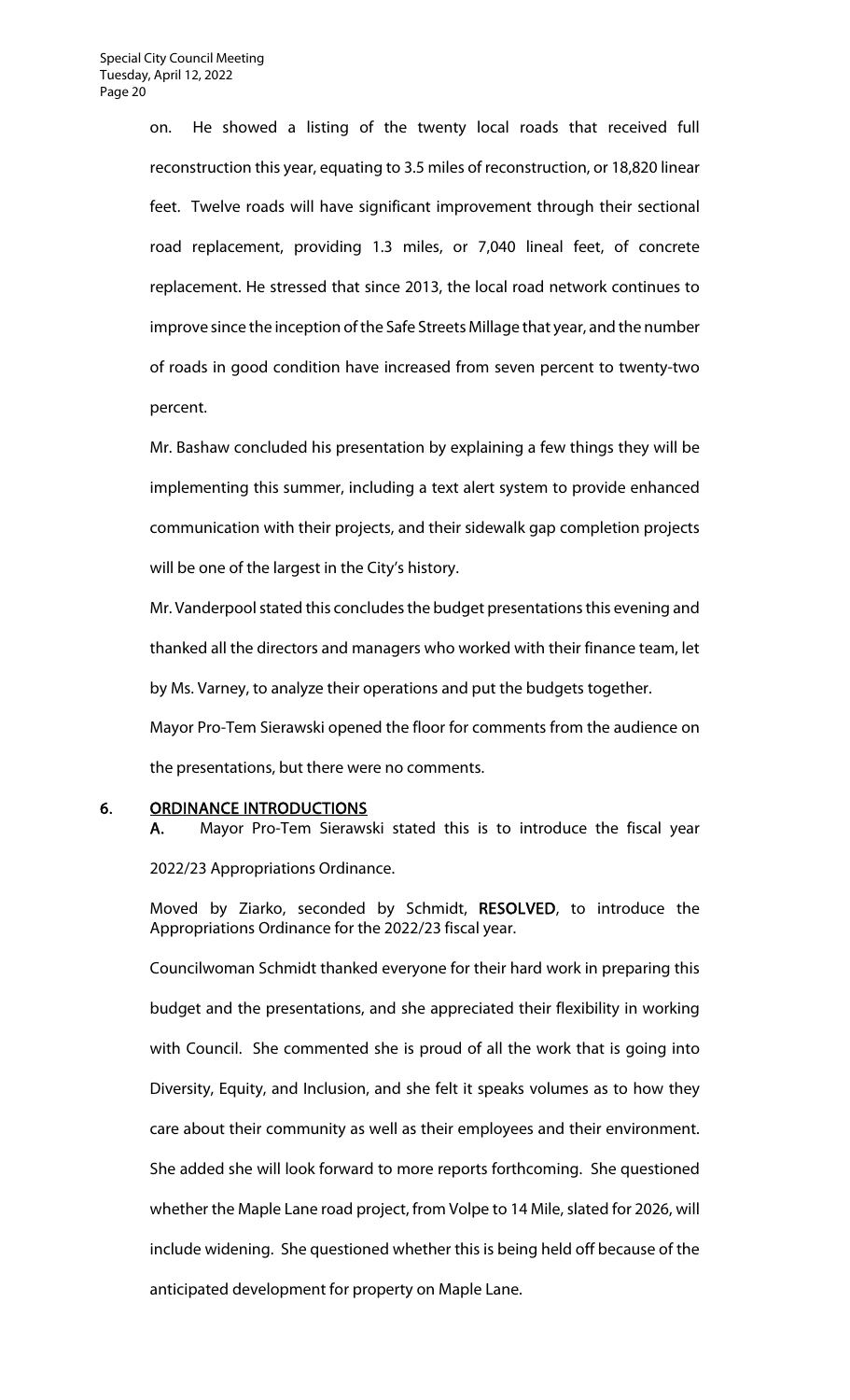Mr. Bashaw replied they do not currently have the full road right-of-way across the golf course, but they only have thirty-three feet so it is difficult to plan on any type of expansion until that property is developed and they can acquire the right-of-way. He admitted Maple Lane is in very bad condition so they may not be able to wait that long for that improvement, and they may have to do something in the interim.

Councilwoman Schmidt stressed it is in bad shape, and they need to be able to patch better than what is currently in place. She stated Moravian, from Schoenherr to Hayes, is another road in bad shape but not scheduled until 2024. She urged them to pressure the County to fix it since it is a county road. Councilwoman Schmidt requested, without objection, that she would like to instruct City Administration to formally request that the County provide their plan to address the crumbling condition of the walls and median of the 16 Mile Road bridge over the railroad tracks. She felt it is a safety issue because they are crumbling powder. She felt it would not take much for a car to go through it, and felt the walls create a very unsafe situation, even if the bridge is stable.

City Council members offered no objection, and Mr. Vanderpool replied to inquiry he has what he needs for that request.

Councilwoman Schmidt questioned Ms. Turgeon on the difference between "homebound" delivery and "home" delivery.

Ms. Turgeon replied the "homebound" delivery is for senior residents who are not able to get to the library. It is funded through Community Development Block Grant (CDBG) funds. Residents signed up for that program receive a monthly delivery to their homes, and they work with a librarian to select items and have them delivered by a staff person. She replied to further inquiry they must qualify, although it can be a temporary situation. She explained the "home" delivery service is available to everybody, and anyone can sign up for an open spot to have the library bring items to their homes and pick up library items that are due. She clarified the homebound service has been in existence for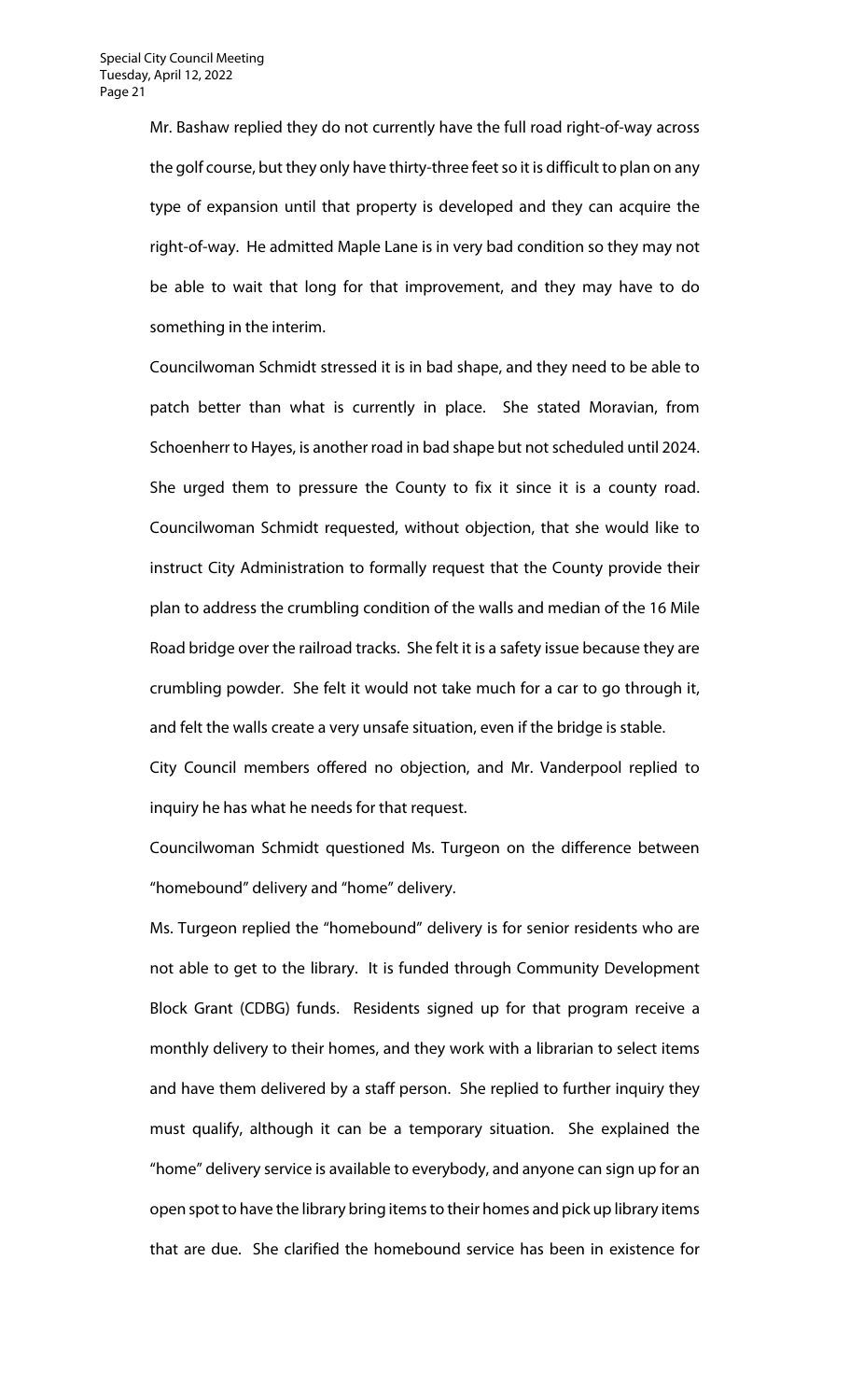decades, but the home delivery service started during Covid. She added that service has been very well received.

Councilwoman Schmidt inquired as to whether they have seen the home delivery service decrease since they are "getting back to normal."

Ms. Turgeon replied they have noticed that in-person visits back to the library building have doubled in the last couple of months, but they want to provide the option. If it is not needed as much, they have not expended any extra funds for the service, but it is a convenience for residents.

Councilwoman Schmidt stated the bikes for residents is an excellent idea, and she thanked Parks and Recreation for their collaboration on this program. She appreciated Ms. Varney helping to lower their millage, and since the Fire Station bond is expiring this year, next year they may be able to lower it a little more, which she looks forward to. She commended Ms. Varney and her team on doing a good job.

Councilman Radtke felt the efforts in DEI are tremendous. He stressed he is a big proponent of this and brought this motion forward. He felt it is good to have data, so they can start to make improvements. He would like to see an evaluation per department to make sure there are not some departments excelling while others are lagging behind, and they should all be brought up together. He agreed the library's bike program is tremendous, and he anticipated they will be buying more bikes. He hoped if this is successful, they may be able to lure a bike vendor into this so they can get out of the bike maintenance business. He asked Mr. Castor about the six standing orders for habitual violators in Code Enforcement. He requested, without objection, to task the City Attorney to create an ordinance to hold the habitual violators to account. He understood that currently they have the City's contractors fix the violation, and then they charge the property owner on their tax bill.

Mr. Castor replied that is correct, noting the standing order allows them to bypass the process of taking the violation to their Administrative Board. He explained they put a violation on the door, citing the violation and giving them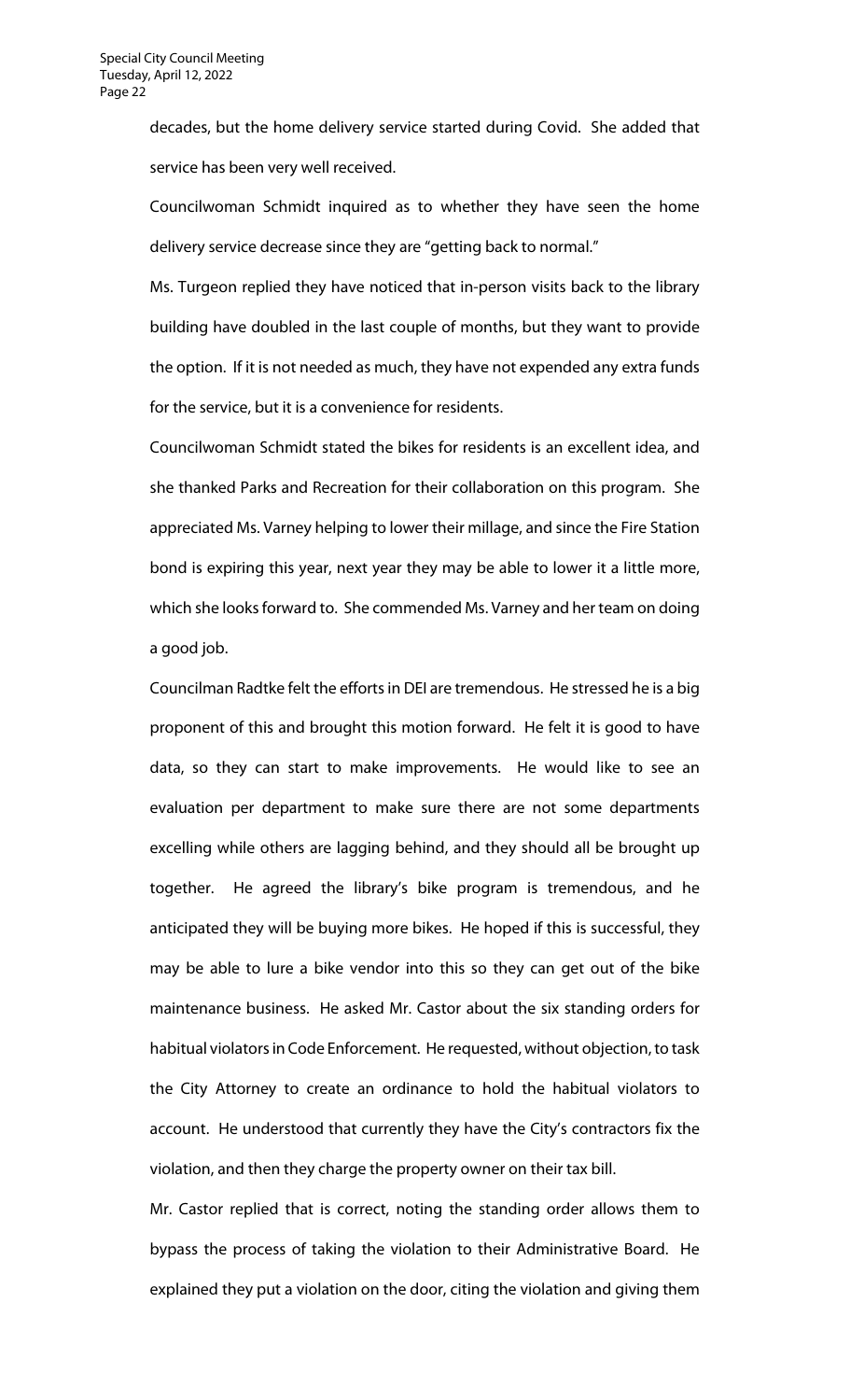a set number of days to correct it. If they do not, the contractor would show up and abate the violation. Any work done is sent out as an invoice, and if it remains unpaid, it is placed as a lien on their tax bill.

Councilman Radtke noted there is a habitual violator who lives on his dad's street, and to his knowledge, he has never cut the grass in the five years he has been on City Council, nor has that owner ever shoveled their snow. He stressed it has become an "abscess" in the neighborhood. He would like to see them held civilly liable, because as it stands, the City has now "just become the maintenance service" for this home. He suggested a fine could be imposed to personally fine them on top of the contractor fee, possibly on a sliding scale to \$5,000.

Mayor Pro-Tem stated she has an objection to Councilman Radtke's request because their may be extenuating circumstances.

Councilwoman Ziarko questioned whether their current ordinance could be amended in a way where they would not actually need a new ordinance. She agreed with Mayor Pro-Tem Sierawski that they may not know the circumstances. She questioned how many of the habitual offenders are rentals. She questioned whether it is the tenant or the owner who is notified about the violation.

Mr. Kaszubski stated he would like to provide a report to Council on the various avenues they have to address this situation. The Ordinance Board of Appeals (OBA) Board is what they use to address these violations, and it gives them full due process in the quickest manner. He admitted there are other ways to do things through ticketing and also through taking Circuit Court abatement actions. He explained that, instead of drafting a new ordinance, he would like to provide this report.

Councilman Radtke amended his request from the Mr. Kaszubski's preparation of a new ordinance to instead receiving a report from Mr. Kaszubski, as he outlined. He also clarified that the house in violation on Dryden is not owneroccupied but has been vacant for at least ten years, although the owner lives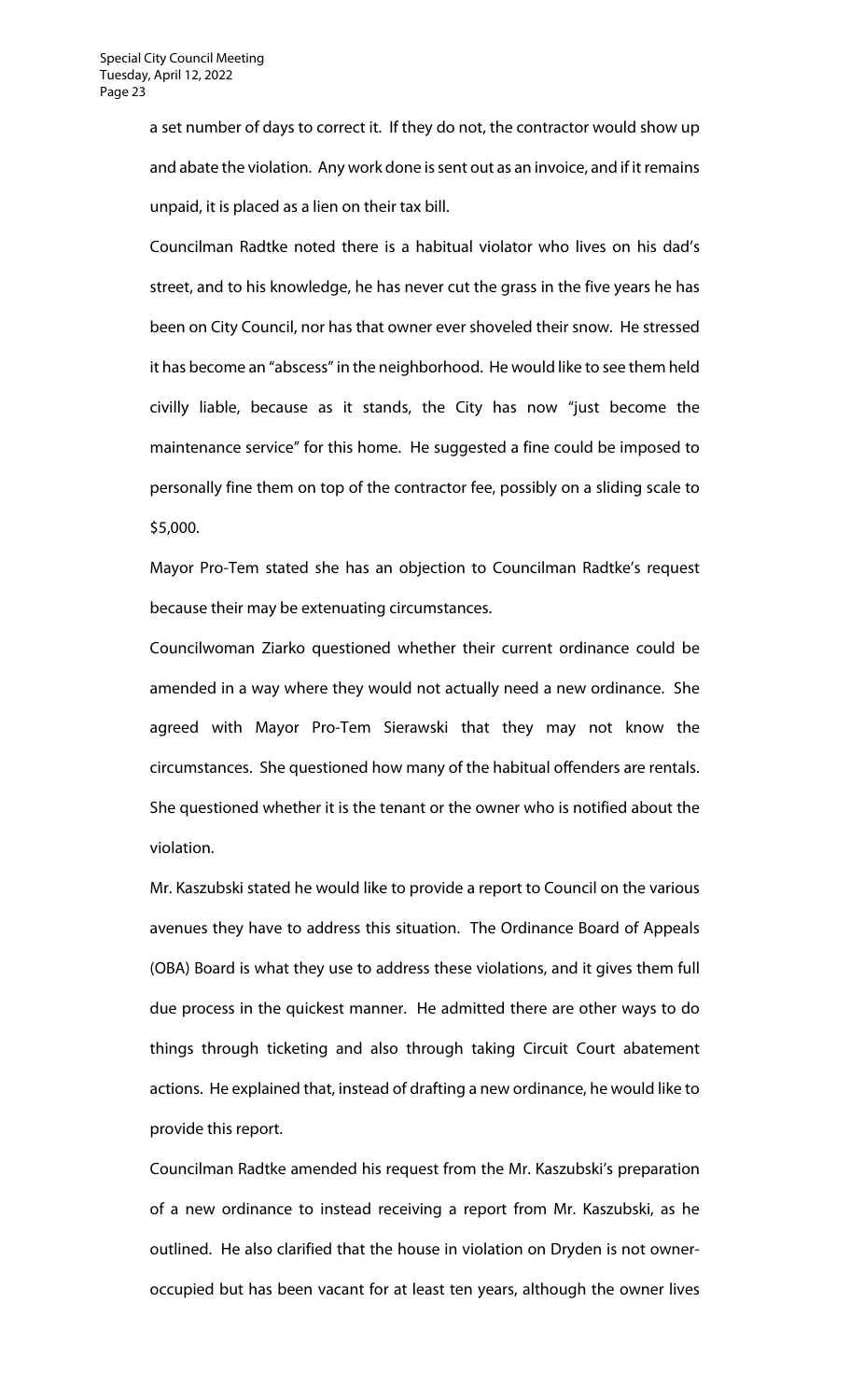three blocks away. Councilman Radtke asked Mr. Bashaw whether they have ever conducted a needs assessment for their local road infrastructure. He felt they are repairing the roads, which costs a significant amount of their budget, and he questioned whether they need all the roads they currently have. He further questioned whether they could take lanes away rather than adding them, and whether their road structure could be changed. He pointed out when they widen roads, it is just more that will have to be maintained in the future.

Mr. Bashaw replied they have not conducted a needs assessment, but as part of the Federal Aid Committee, which disburses the federal funds, there is a shortage of funding. They are trying to preserve the pavement and surface the best they can because there is not the funding available to do many capacity projects. He assured they do a good job of trying to find funding services, and he pointed out the Mound Road grant was the first grant in the nation ever given to a local agency. He explained the County has about \$15 million in federal aid to disburse each year, and that has to be spread across the entire county, so it is not a lot of money.

Councilman Radtke felt they are spending almost every resource to repair what they have, and they are falling behind because of the system. He referred to "induced demand," pointing out if they continue to expand and widen roads, it will induce people to drive on them. He would like to see a needs assessment conducted, to see if they can funnel people who are driving *through* their City rather than to their City to the county-funded roads to keep the City's costs down. He would like to see the road projects completely fix the road, including the road, sidewalk, street trees, and paved bus stops. He questioned Ms. Varney as to whether the City could refinance bonds that have higher interest rates, and he questioned the current interest rates on their bonds.

Ms. Varney replied the most recent bonds issued last year were under two percent. She is not anticipating that low of a rate for the current bonds and is anticipating closer to three percent. She explained that when bonds are issued, there is a period where they cannot refinance, and she believes that period is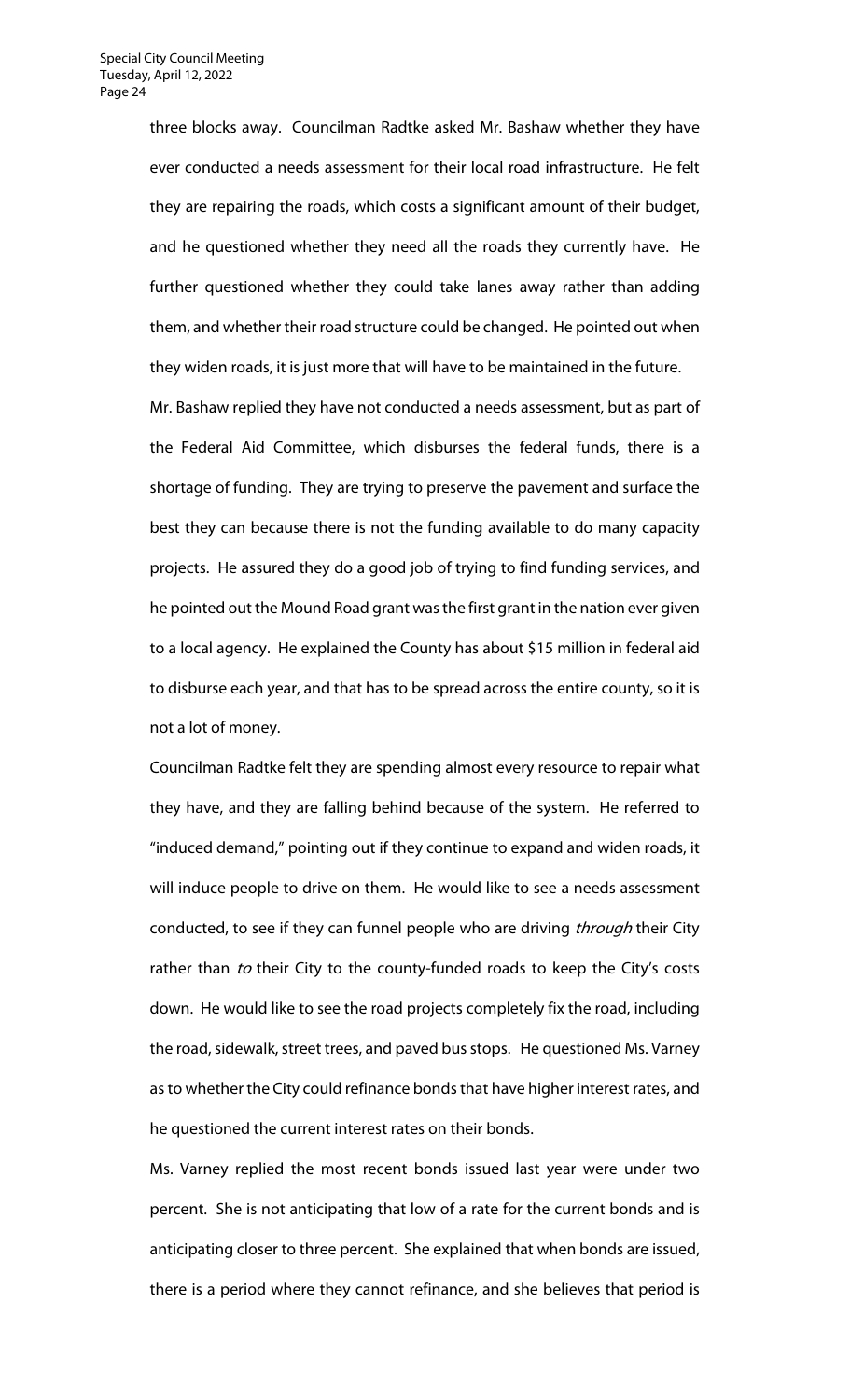approximately ten years. She assured that they refinance when they can after that period, and the Bond Counsel constantly looks at that; however, there are none available to refinance at this time.

Councilman Radtke is happy to see the City's pension plan is performing well. He questioned why they are investing even more than their estimates from their fiduciaries. He felt they need to let the returns on the market do some of the work. He would like to see the Zoning Ordinance fixed and updated, and he recalled it has been proposed for the last few years for \$300,000. He suggested taking the \$300,000 they were going to put into their "rainy day" account and put it into redoing their zoning map, pointing out that all the things they are doing go hand-in-hand with the zoning map. He recalled the last zoning map was amended in 1987 or 1989, and he stressed a lot has changed since then. He stated he is going to ask for a budget amendment of \$300,000 to fix their zoning map in their final meeting.

Councilwoman Koski recalled they did an update of the zoning map around 1989 or in the early 1990's. She is aware they have rezoned properties throughout the years, so she questioned whether it is Councilman Radtke's intent to have the zoning map updated to reflect what is currently developed. Councilman Radtke replied the zoning map is unclear, noting they currently have multiple commercial, residential, and office districts. He noted that most cities have eliminated most of these categories and have one of each of these classifications, letting the city decide how that works administratively, although he did feel that they still need two industrial classifications. He added the average citizen and most developers cannot explain the difference between the multiple zoning districts in the same category. He suggested they could eliminate the parking zoning, and they should bring their overlay districts into compliance, adding that the Master Plan does not match the zoning map in many places.

Councilwoman Koski questioned whether this would mean they would need to start over and rewrite the ordinance regarding the zoning classifications.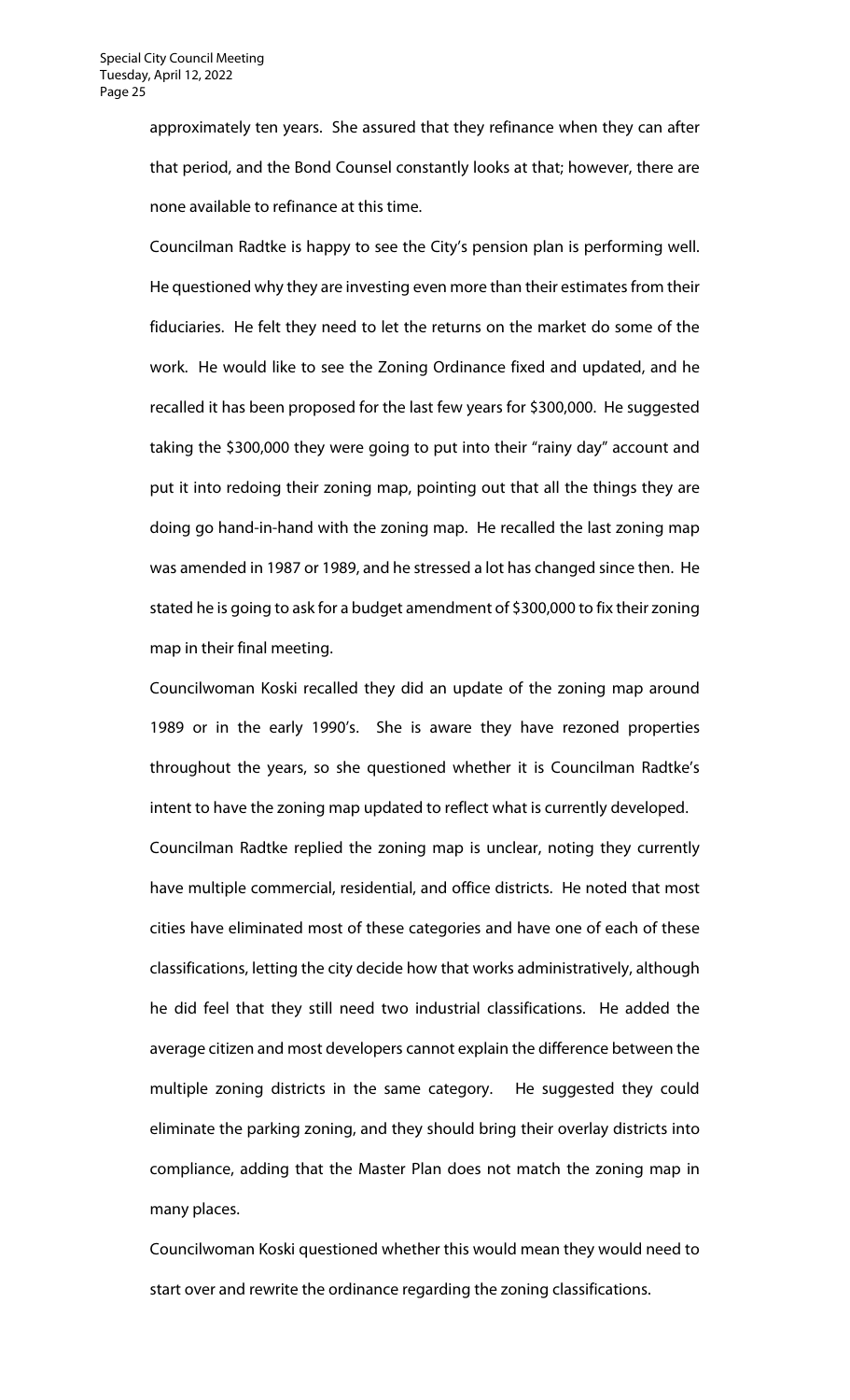Mayor Pro-Tem Sierawski questioned whether Councilman Radtke is asking to complete redefine all zoning codes.

Councilman Radtke felt it needs to be simplified, and although it has been placed on the proposed budget each year, it has not been funded. He felt there are too many classifications, making it hard for developers to do business in the City.

Mr. Kaszubski understood Councilman Radtke's request that he would like Administration to prepare a motion for an amendment to the budget to include a wholesale review and change of the ordinance.

Mr. Vanderpool understood what is being requested of Councilman Radtke, noting they have had many discussions on this over the last couple of years. He clarified it is not that they have been requesting and it has been denied, but it is a matter of funding priorities in allocations for the City. He indicated it is more of a philosophical discussion more than the Zoning Ordinance being "out-ofdate." He pointed out they have repeatedly updated the zoning ordinance with numerous amendments to incorporate best practices, so their zoning ordinance is functional, and the developers are knowledgeable of it. In terms of collapsing zoning districts and allowing C-3 uses in C-1 districts is a philosophical issue that the City Council would have to determine whether it is something they want. He noted it may be something they want, but he cautioned there could be some consequences. He provided some examples, including whether ancillary dwelling units should be allowed on a residential property. It could be a good thing to help affordability by allowing people to convert their garages to rental space or add an apartment to their home to be rented out. He clarified it is not a simple matter of spending \$300,000 to update the zoning ordinance, but it will take philosophical discussions. They will need engagement from community residents and businesses. Mr. Vanderpool informed they are scheduling a follow-up Strategic Planning Session in June to get more direction from City Council on some of the more complicated ideas. He assured if City Council wants these changes to the Zoning Ordinance, they can certainly get it done, but the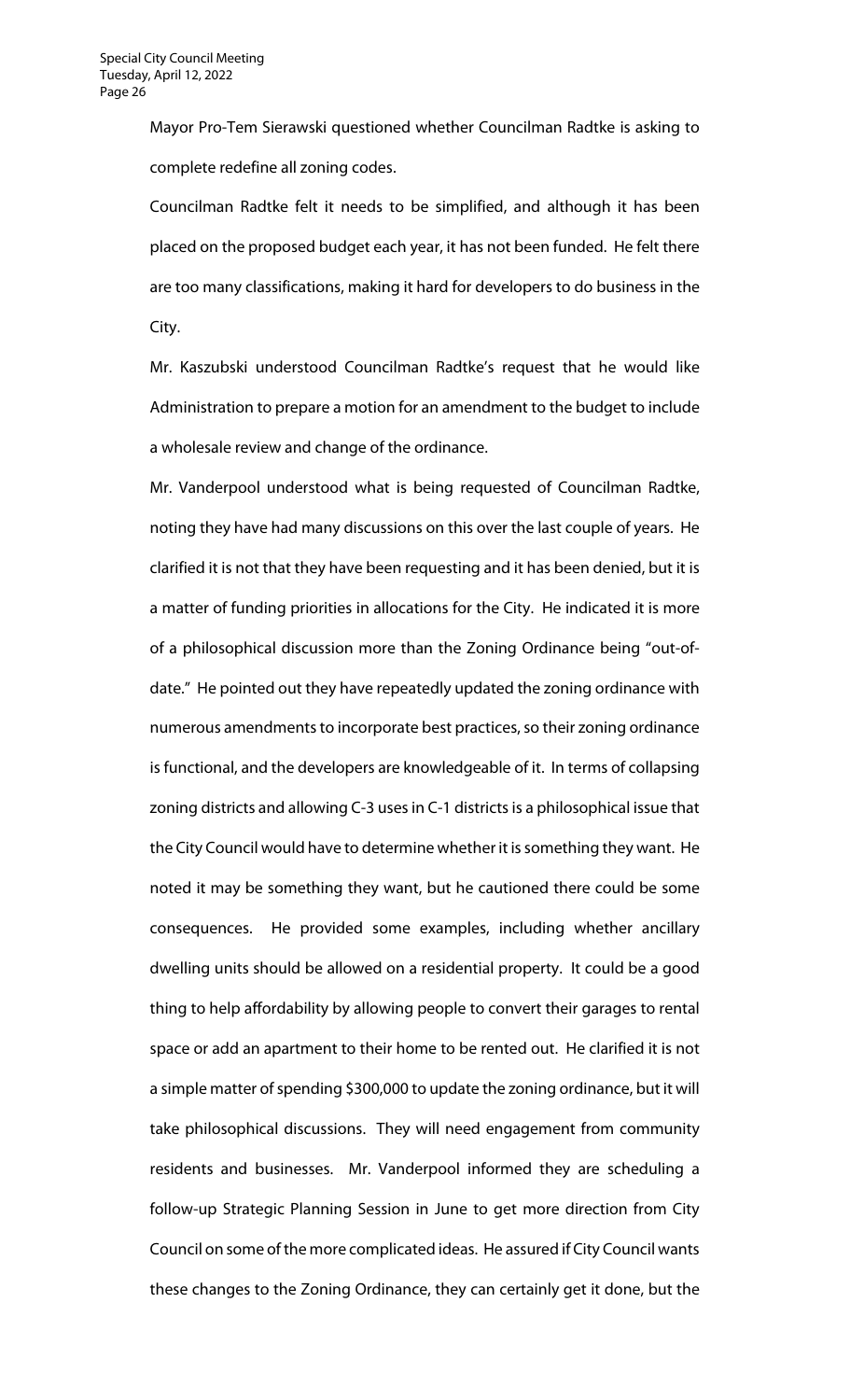philosophical discussions are important and how this ranks with other priorities they each have on their lists. He stated in the interim, they have made their development process more streamlined, with plans submitted electronically and reviews done virtually in a timely manner. He stressed that Sterling Heights is currently the epicenter for development in southeastern Michigan, so the current zoning ordinance is not hindering development.

Councilman Radtke requested that the budget amendment be prepared, although he assured they can have a vote on it.

Councilman Yanez appreciated the request made by Councilman Radtke. He noted that Sterling Heights considers itself a progressive community, and they have a visioning plan. He questioned Mr. Vanderpool's reference to the zoning ordinance being "functional," but he would like to hear more about this. He admitted planning is not his forte, but he stated he would like to hear from the City Planner on this topic before he would commit to spending \$300,000 on what Councilman Radtke is requesting. He agreed it deserves a robust discussion on how they move forward in the City with their planning.

Councilwoman Koski agreed they need more information and discussion with the City Planner. She stated she is impressed with the DEI presentation this evening, commending Ms. Baldwin and Ms. King for their fantastic job. She questioned whether they are sharing their analysis with the African American Coalition.

Ms. Baldwin replied it is information they are going to disseminate throughout the organization to the employees, and they have a communication strategy developed. She assured she will work with Community Relations Director Melanie Davis in disseminating it to the African American Coalition. She is scheduled for a presentation on DEI with the CommUNITY Alliance Coalition in April, so there is some outreach.

Councilwoman Koski also noted that Council would appreciate any written updates from Ms. Baldwin.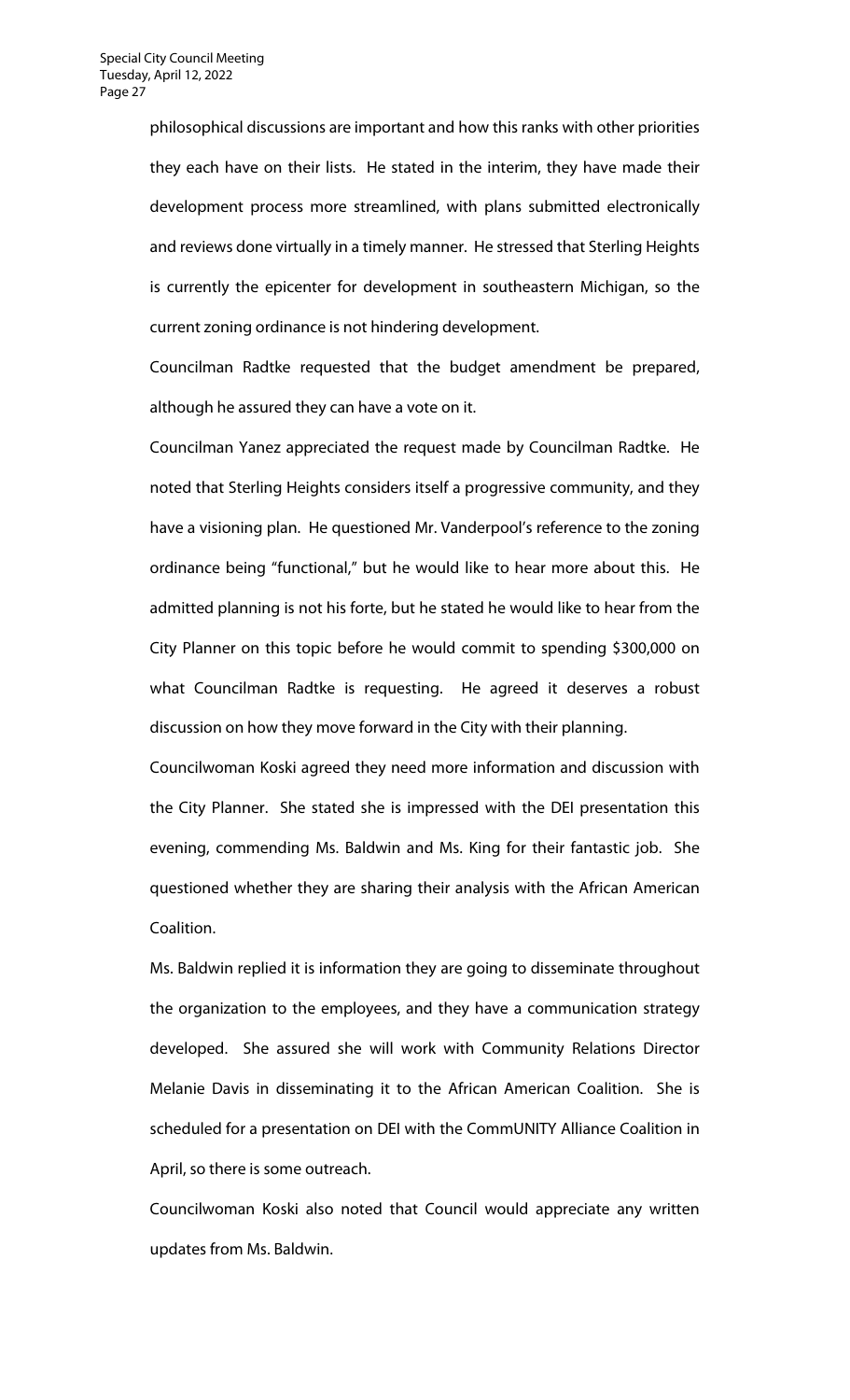Ms. Baldwin replied to inquiry that the development of the focus groups and the DEI Strategic Plan is scheduled to be completed by the end of this summer. They plan on launching the development plans, or training, in the fall.

Councilwoman Koski questioned whether there is any part of the DEI program where they could request the American Recovery Plan Act (ARPA) funds, and she requested Ms. Baldwin let Council know if so.

Ms. Baldwin clarified the funding for the DEI Journey is not coming from the ARPA funding.

Councilwoman Koski explained she listened to the Detroit City Mayor's State of the City address, and how he plans on helping Detroit grow. She cited the example where people wanted to apply for jobs, but some could not pass the employment tests due to reading difficulties. The mayor was setting aside funding to teach these adults how to read so they could successfully apply for the job to be trained for full-time employment. She understood that they seem to have difficulty attracting a diverse group, and she questioned whether there is any program Sterling Heights could offer to help any of the diverse population regarding assistance in education.

Ms. Baldwin replied they do not have anything defined that would meet that framework; however, through the DEI Strategy they will be developing with the DEI Employee Council and focus groups, the important part they will be looking at is the talent acquisition/recruitment process to create a more diverse pool of candidates. There is nothing definitive but there will be a lot coming out of the DEI Strategy.

Councilwoman Koski commented Ms. Turgeon and questioned whether they need more bike stands.

Ms. Turgeon stated they have the colorful shaped bike stands where the bikes will be locked. Circulation staff with take patrons to the bikes and unlock them. She added the circulation staff is very excited about this program.

Councilwoman Koski requested more explanation on the "Patron Chat" service.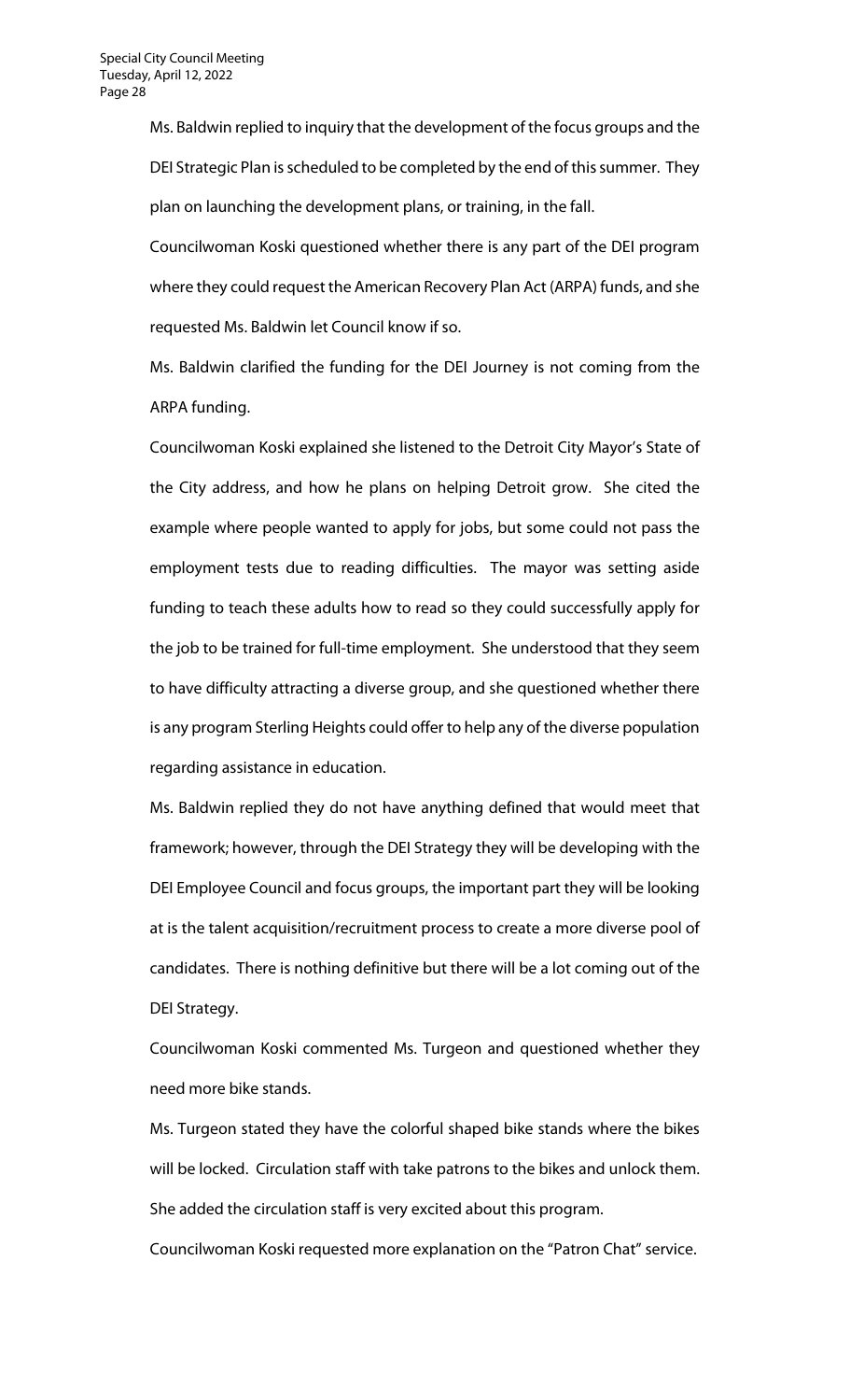Ms. Turgeon noted a lot of retail websites have the option, in a little pop-up box, for customers to "chat." This will do the same thing, asking if they have a question or need help. If a patron has a question or needs help, they can type that in the box while they are on the website, and the staff member will be able to chat with them online rather than the patrons having to make a special phone call.

Councilwoman Koski inquired as to whether the library still has the program that has to do with memory enhancement for seniors.

Ms. Turgeon replied they used to subscribe to "Brain HQ," but it not something they have any longer since the usage declined.

Councilwoman Koski liked the idea of drone delivery, commending the library for being on the cutting edge.

Ms. Turgeon thanked Brooke, the City's intern, for doing a lot of research. She stated it will not be done right away but is something they can look at for the future, and she is excited about it.

Councilwoman Koski questioned whether there is anything on the City's website as to what type of donations the library will take.

Ms. Turgeon replied the website has all the information as far as Friends of the Library Used Bookstore. They will be talking at an upcoming meeting about having larger donation days. The store is not open as many hours. She replied to further inquiry there is information on the website on how to volunteer.

Councilwoman Koski questioned who people can contact at the City for rodent control. She informed that she was recently asked that question by a resident who wanted to file a complaint but did not want the neighbor to know she was the one who called.

Mr. Castor replied there are a couple of ways to reach out anonymously. One option is the SeeClickFix feature on the front page of the City's website, and any issue can be reported anonymously. They have the option of providing an email or contact so they can receive an update. The telephone number for Code Enforcement is on the website, and the information of anyone who calls in is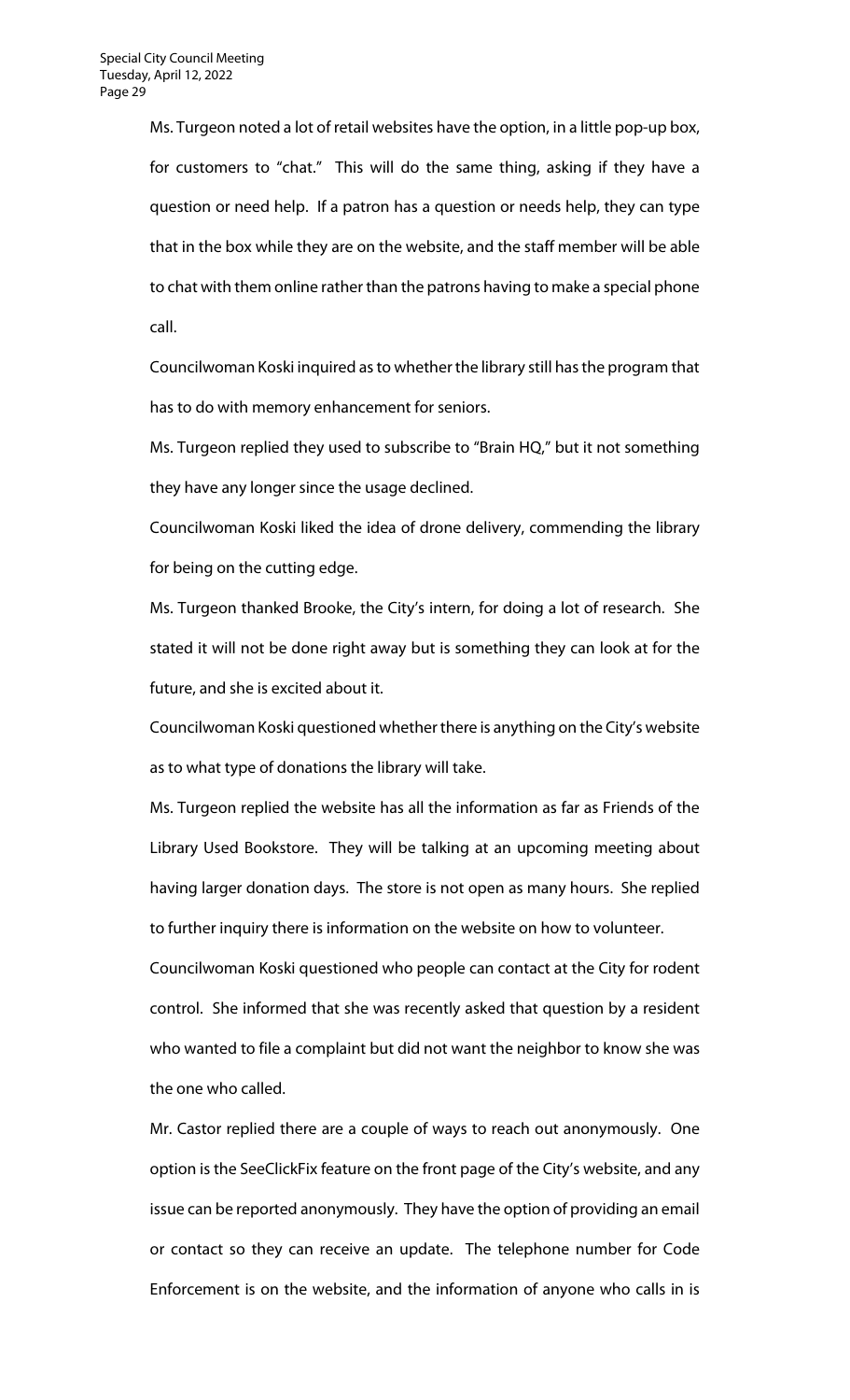kept anonymous, especially if they make that request. The same officer goes out on all calls regarding rodents, so he is very knowledgeable.

Councilwoman Koski questioned whether they have a company that comes out to set traps, and whether those traps are safe for other animals, such as cats and dogs.

Mr. Castor stated they recently switched vendors, so they are now with Ehrlich Pest Control, a worldwide company. He explained they recently reported they use the most sophisticated boxes for rodent bait. The boxes are locked and can only be unlocked by a key, and they are weighted with a stone inside so a child or animal cannot drag them away. It is designed so it will only allow a very small piece of the bait to be removed at one time. He replied to further inquiry that skunk issues are referred to Animal Control.

Councilwoman Koski noted that years ago, Ryan Road was a two-lane road, but it is now a five-lane road. She complained that people who want to pass someone now use the left-hand turn lane. She understands there is a program where they are considering eliminating left-hand turn lanes, to be replaced by medians with turnaround lanes. She inquired as to whether that could be done with Ryan Road.

Mr. Bashaw informed they applied for a grant to look at their options. He explained this is a large-scale grant to determine how they can re-envision this roadway to make it safer and meets where industry is going, including the possibility of including non-motorized transportation (bike) lanes, sidewalk improvements, landscaping improvements, green infrastructure, storm water management, etc.

Councilwoman Koski stated she would never ride a bike on Ryan Road, and she strongly supported the installation of a median to replace the left-turn lane, although she does not like round-abouts. She is pleased that they are up to having twenty-two percent of their roads in good condition. She questioned whether that will be up to twenty-five percent next year. She congratulated Mr. Bashaw on the good work he and his team have done.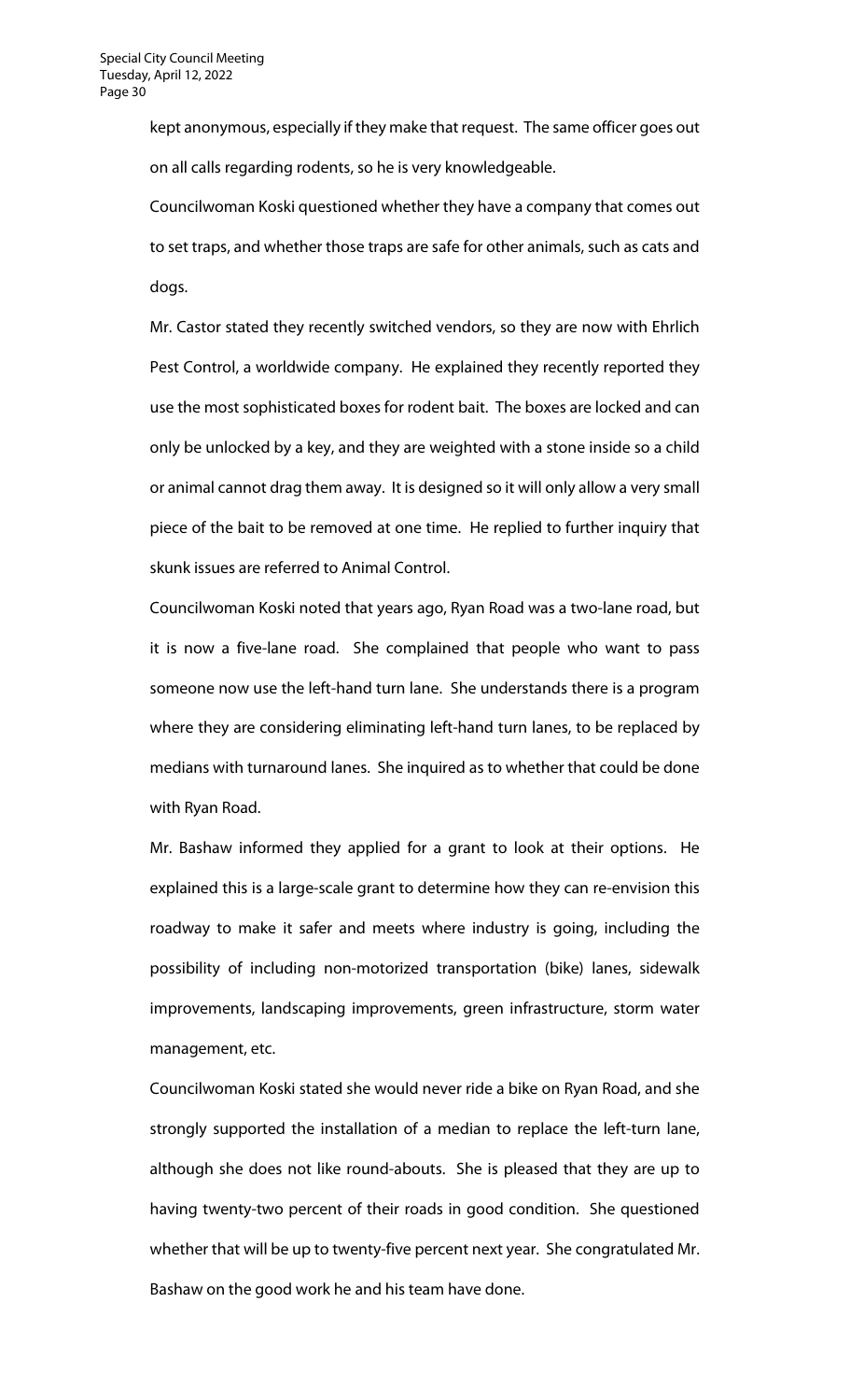Mr. Bashaw replied he does not anticipate going up three percent in one year, but he assured over the next few years, that number will continue to grow.

Councilman Yanez noted some of the roads are getting "patches" and he questioned what that entails.

Mr. Bashaw referred to them as "sectional repairs." It is a full width road improvement, where they remove about three hundred feet to five hundred feet and replace that section. They have done sectional repairs over the last five years.

Councilman Yanez noted he drives daily over the Red Run bridge on Schoenherr, and there is a lot of deterioration. He questioned how they determine when it needs to be fixed.

Mr. Bashaw believed the County has applied for federal funding to get it repaired, but he has not yet heard back. He offered to follow up to check the status and report back to Council.

Councilman Yanez questioned Ms. Baldwin as to whether a fifty-two percent employee participation rate in the DEI survey considered good.

Ms. Baldwin replied no. She explained they ideally look for at least a seventy percent participation rate.

Councilman Yanez questioned whether the next steps will be skewed because of the low participation rate.

Ms. Baldwin replied this indicates they have a group of employees who are not engaged or did not want to respond to this survey for one reason or another. The response rate will give them the opportunity to shape the way they proceed with the journey, and what trainings will be needed for the employees. Through more engagement in the process, they are hoping for more engagement in a subsequent survey at the end of the process. They will be looking to see if that data shifts in a different direction from where it is now. She replied to further inquiry that DEI Employee Council has representation from all departments. Councilman Yanez questioned whether there were any specific departments that refused to participate more than others.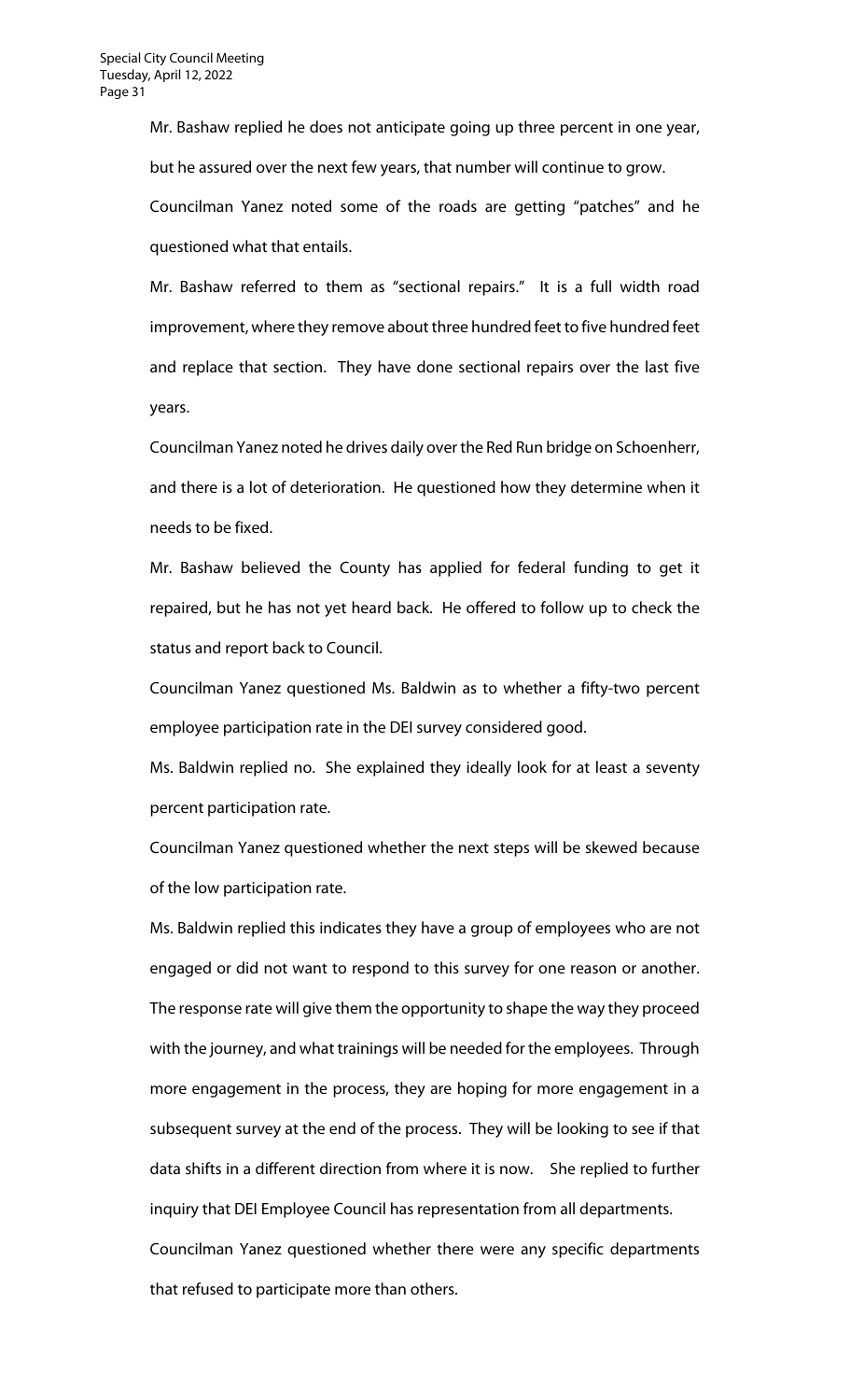Ms. Baldwin replied she does not know the answer to that question, noting they only responded with demographic information and not their departments.

Councilman Yanez questioned Ms. Turgeon as to whether the bike-loaning program will require the use of bike helmets.

Ms. Turgeon replied she has not yet talked with the City Attorney. She replied to further inquiry they cannot provide helmets because they would have to fit each individual person. They may have to include a waiver that indicates they have been told to wear a helmet, although she indicated that will have to be determined by the attorney.

Mr. Yanez stated he rides a bike and uses a helmet, and felt it is especially important in Dodge Park, where the edges of the asphalt are fairly steep, there are trees, a lot of foot traffic, etc., so safety should be primary. He appreciated the work everyone put into the presentation and is looking forward to the next budget hearing.

Councilwoman Ziarko thanked everyone who had a part in these presentations, adding they are providing Council with the very best information they need to make a decision. She likes the Parks and Recreation programs. She suggested that one of the future road improvements is Moravian Drive, from Schoenherr to Hayes, and she suggested working cooperatively with Clinton Township to improve from Schoenherr to at least Utica Road. She thanked the residents for the Safe Streets millage, and the improvements to the roads show what has been done with what the residents voted for. She asked Mr. Castor whether Code Enforcement issues violations to other residents if they notice them while they are checking another address in the area.

Mr. Castor replied that Code Enforcement is both proactive and complaintbased reactive. If they are monitoring a property and notice something, there is an occasion they would cite multiple properties while they are on the street. It may be a result of the complaint that brought them to that street, but if a resident brings it to their attention, they may let that person know through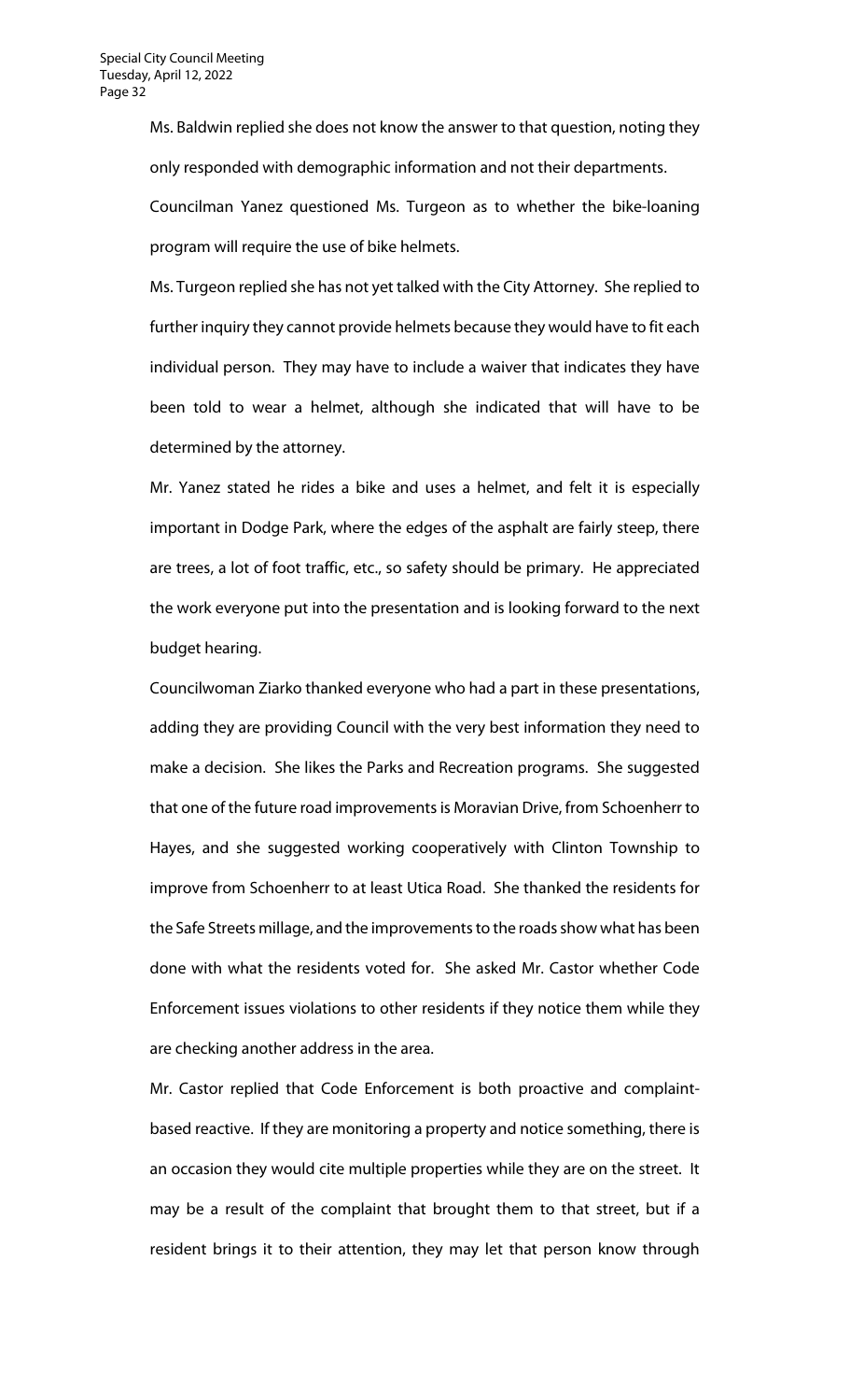conversation that they are also in violation, but they would not get into an official violation status if they are there at that person's request.

Councilwoman Ziarko questioned whether they sent out letters in the last week to businesses, reminding them of the noxious weed ordinance.

Mr. Castor every vacant property owner receives a letter advising them their property is vacant and it is required to be maintained. They do not send these out to every property in the City, but only to owners of vacant properties because there is no one there to recognize the grass is long and needs to be serviced.

Councilwoman Ziarko recalled the last time they had a AA+ bond rating is when they raised the millage 1.9 mills. She questioned why they anticipate getting an upgrade in their bond rating in the next two years, and why the process is taking longer.

Ms. Varney replied the main reason they were downgraded at that time was during the Great Recession, with the local economy down. She noted a lot of communities were downgraded through no fault of their own. The past few years, one reason why S&P is indicating the City is still at a AA rating is because of their pension and OPEB liabilities, and they went to Chicago this year to present to S&P because their pension liabilities have been doing so well over the past two years, along with their overall development and economic health of the City. They felt they had a great chance of getting upgraded, and she added the overall tone of the report has improved. They look at per capita income levels and price of housing stock, which are things the City does not have control over. She noted in talking to the analyst, they want to see that this upswing will continue and that it was not a "one-time thing." She expressed confidence that if they continue with their strong fund balance and their strong commitment to working on their pension and OPEB liabilities, they may be upgraded next year. She added that it was the S&P analyst who told her only two percent of governments have a positive outlook, so it says a lot about the progress they have made and the overall health of the City.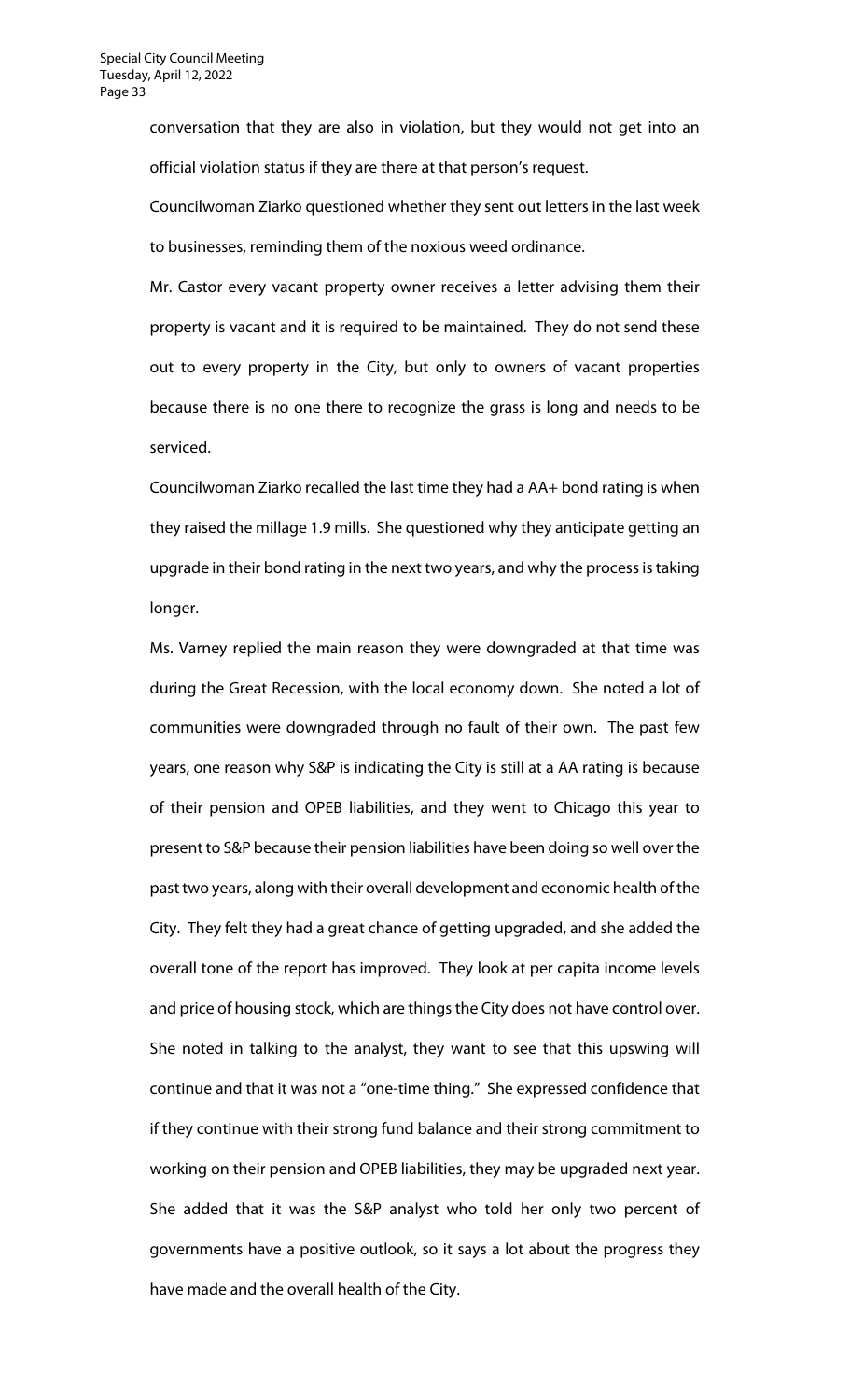Mr. Vanderpool explained that a AA is a superior bond rating. The City's bond rating is outstanding, and this is an effort for continuous improvement. They are "best of class" but they want to get to the elite level.

Councilwoman Ziarko understood they have an excellent bond rating, but she felt with as good as they are doing, they should not have to wait so long to get it upgraded. She commended the library for their great ideas, and she noted they are purchasing the bikes at Macomb Bike. She added that there are places that provide a free tune-up because of purchasing the bike from that company. She suggested they may be able to work with the store to see what they can do in the future to help with the maintenance.

Ms. Turgeon stated this is a new venture for Macomb Bike as well, so they are willing to work with the City to make sure the bikes are being maintained.

Councilwoman Ziarko questioned Ms. Baldwin as to whether there are term limits established for the DEI Employee Council and DEI Advisory Board.

Ms. Baldwin replied they can serve as long as needed.

Councilwoman Ziarko felt the information gathered from this DEI journey should be shared with the Michigan Municipal League (MML). They are watching closely regarding the African American Coalition, and this would tie into it. She felt other communities would be interested in seeing the success and the work they are doing. She felt a common question is "Why don't minorities want to work here?," and it may be good to follow-up interview with minorities who turn down the job opportunities to find out why they do not want to work in this community. She stated minorities are very faithful to the communities in which they were raised, so they may go to college and become successful in their field, but they go back to their home cities to bring other people up. She felt that may be what they are seeing, specifically in Police and Fire Departments. She would like see the City's strength and weaknesses in DEI, or areas in which they need improvement.

Councilwoman Ziarko stated she would like more information on the zoning map. She felt what she heard tonight is looking for a problem to a solution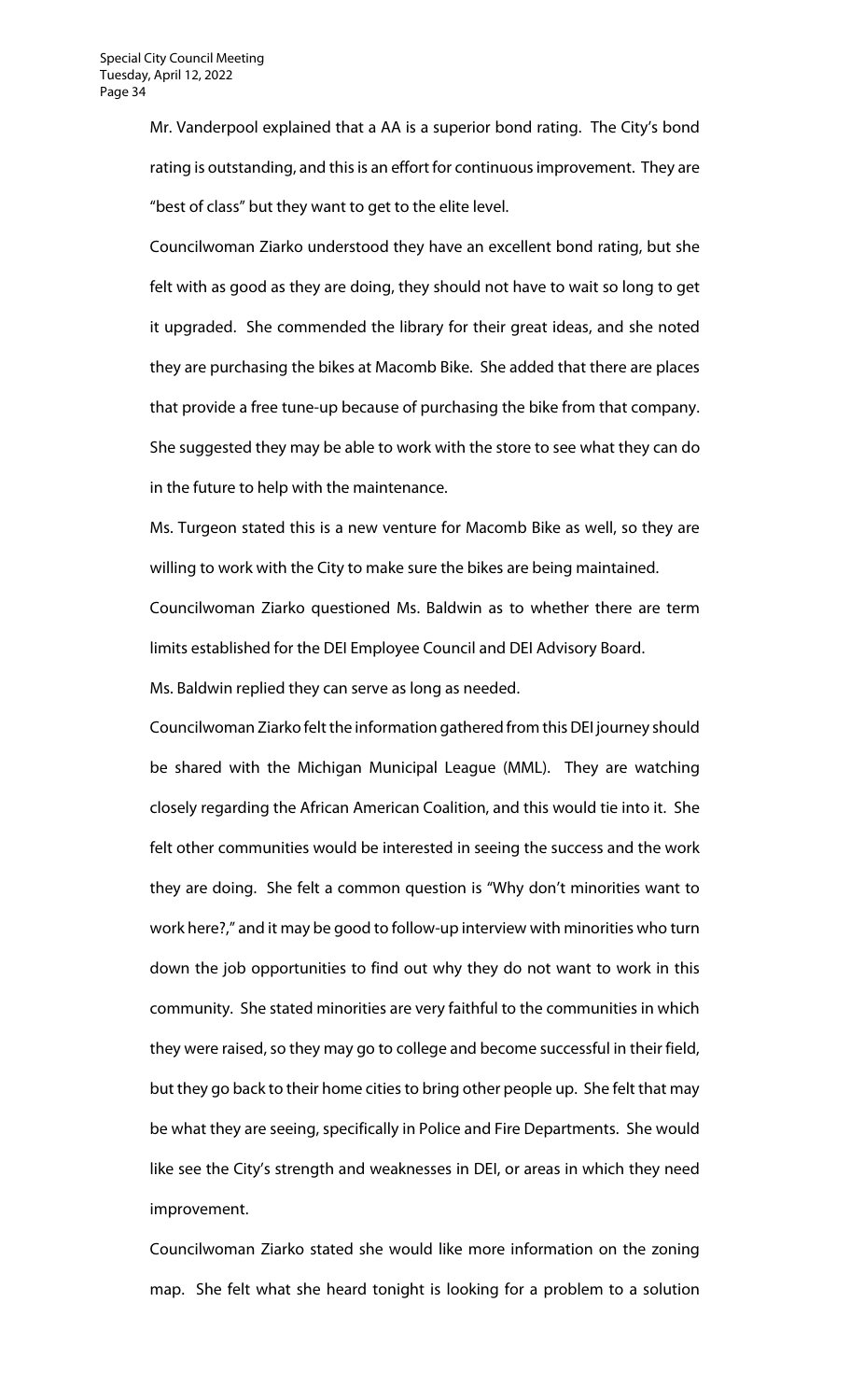instead of the other way around. She noted they frequently get compliments from developers saying how easy the City is to work with, so they seem to understand the process. She questioned those who do not like possibly have a parcel they want changed so it suits them. She recalled seeing a home in 1977 that had the attached garage converted to a bedroom, and a detached garage was added in the rear yard, so this is nothing new.

Mayor Pro-Tem Sierawski thanked all the departments for their presentations. She inquired to Ms. Turgeon as to whether the bikes will be stored on the bike racks all the time.

Ms. Turgeon replied they intend to keep them locked outside unless they feel there will be storms, in which case they can bring them into the library. She replied to further inquiry that if it becomes a problem storing the bikes outside at night, they can bring them in.

Mayor Pro-Tem Sierawski felt it would be better to store them inside at night as a safety measure. She suggested the police officers may agree that would be a good idea.

Ms. Turgeon stated they can do that. She replied to further inquiry that they will be starting out with four bikes, two for adults and two for children. She clarified that the bikes will be able to be rented for a maximum of two hours at a time because they want to keep them on the city campus. They are hoping there will be other people waiting to use them.

Mayor Pro-Tem Sierawski stated she loves the Clinton River, and when she first moved here, she was so disappointed that she could not utilize it for recreation. She is so glad they have cleaned it up, and she thanked the Clinton River Watershed Council and the Clinton River Canoe and Kayak for keeping it maintained, and she encouraged everyone to get out and use the river. She commended Ms. Baldwin and Ms. King for making wonderful strides in DEI. She stated in her new position, they are starting to explore the journey of DEI. It is a challenge because she is working with Jesuit priests, and it is a new venture for them. She is looking forward to seeing how the City progresses with it, and to